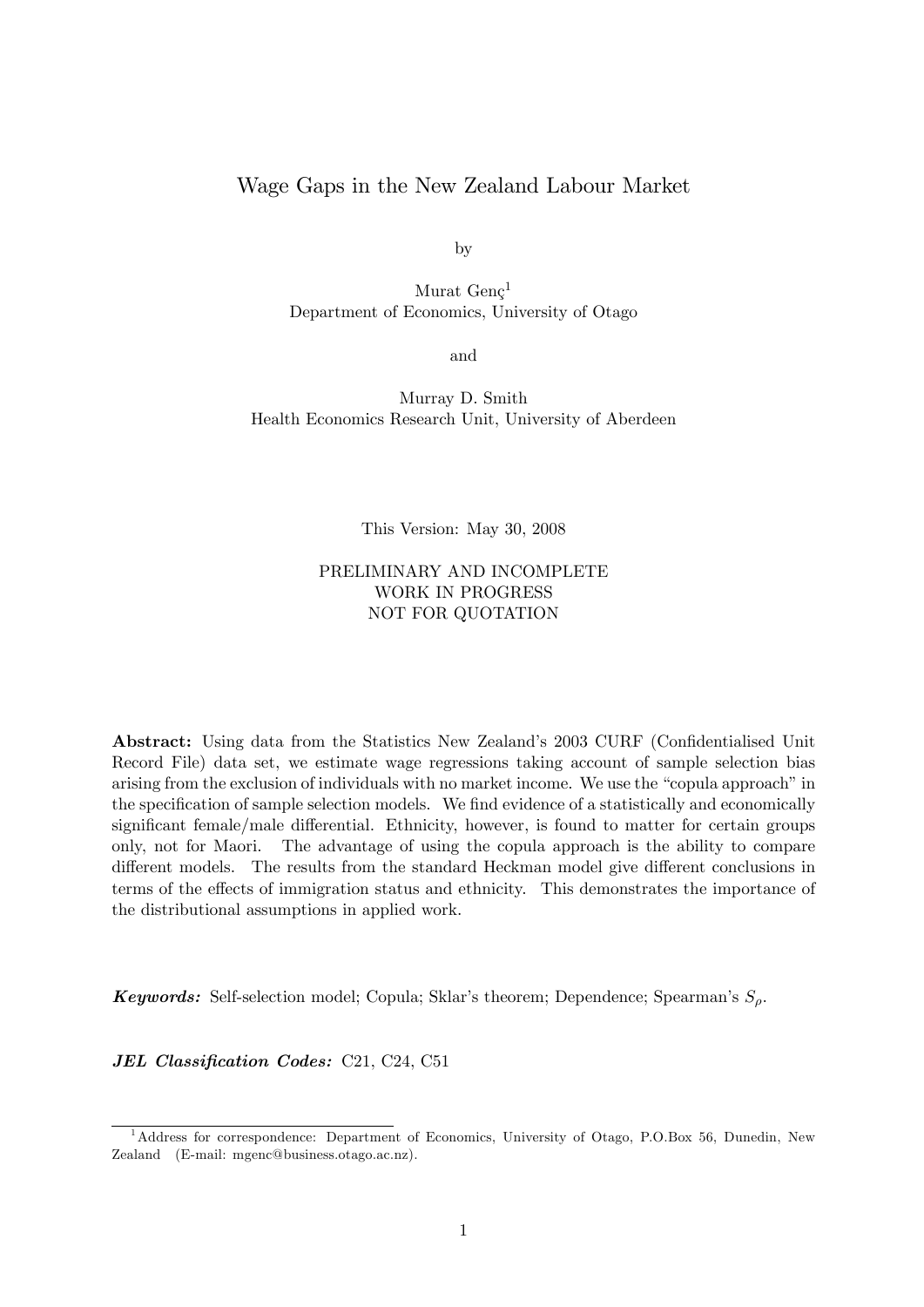# 1 Introduction

This article focuses on using the "copula approach" in the specification of sample selection models as applied to the labour market discrimination by gender and ethnicity in the labour force in New Zealand. Simple descriptive statistics indicate that there are significant wage gaps between males and females, and between Pakeha and people from other ethnic groups such as Maori and Pacific Islanders. The human capital models of Mincer and Polachek [21] and Polachek [25] provide an economic explanation for such wage gaps. They are explained as a result of different levels of acquired skills that lead to differences in productivity and hence in wages. The statistical discrimination literature deals with whether these gaps are fully accounted for by human capital variables such as age, experience and educational attainment. The usual approach is to estimate an earnings function by extending the standard form developed by Mincer [20] by including gender and ethnicity dummy variables. A typical problem in estimating these models is that no market wage is observed for individuals who do not work. Including only those individuals who work to form the sample on which the estimation is based could cause sample selection bias, since the decision to work may be systematically correlated to potential wages. Statistical techniques were developed to estimate these models following the work of Heckman [12]. One potential drawback of these techniques is the assumption of multivariate normality of the unobservable error terms.

The modelling technique used here derives from a representation theorem due to Sklar, see [28] and [29], in which the joint distribution of random variables can be expressed as a function of its univariate margins: that function being the copula. The copula represents the dependence structure between random variables, it captures entirely their joint behaviour. Whilst there exists an extensive statistical literature on copulas, they have received relatively less attention in econometrics. Applications include Dardanoni and Lambert [5] in economics, and Miller and Liu [19] and Smith [31] and [32] in econometrics. Surveys discussing the usefulness of copulas in the fields of econometrics and finance are respectively Trivedi and Zimmer [33] and Cherubini et al  $[3]$ . In regard to statistical modelling, Joe  $[14,$  Chapter 11] gives five studies in which copula functions are used to model various multivariate and longitudinal data sets. The specification method suggested by Lee [15] for modelling self-selection provides an example of the copula approach, as will be shown below.

The econometric context in which our wage gap problem is set is one of needing to apply binary models designed to account for data selectivity, should it be present. The last thirty to forty years have seen numerous contributions to the literature on the use of these binary models; see, for example, Vella [34] for a recent survey. However, the vast majority of analyses have depended on the statistical assumption of multivariate normality (Heckman [11]). Although ubiquitous throughout all facets of econometric modelling, the adequacy of inference based on the assumption of multivariate normality has often been questioned, and often found to be wanting in the context of sample selection models. Unfortunately, relaxing multivariate normality by replacing it with an alternative multivariate distribution has received relatively little attention. In the main, this was because of the additional computational burdens that were expected to arise. Instead, the literature developed by focusing on semi-parametric and non-parametric versions of these models, where modelling improvements might be brought about by the use of flexible functions of parameters and the covariates of the random variables; see, for example, the articles in the special edition by Härdle and Manski [10]. The aim of this article is to return to the issue of replacing multivariate normality with an alternative multivariate distribution (or, more precisely, a class of multivariate distributions). The adverse computational consequences are, if anything, mitigated under the proposed method of model specification: the so-called copula approach.

The copula approach is a modelling strategy whereby a joint distribution is induced by specifying marginal distributions, and a function that binds them together: the copula. The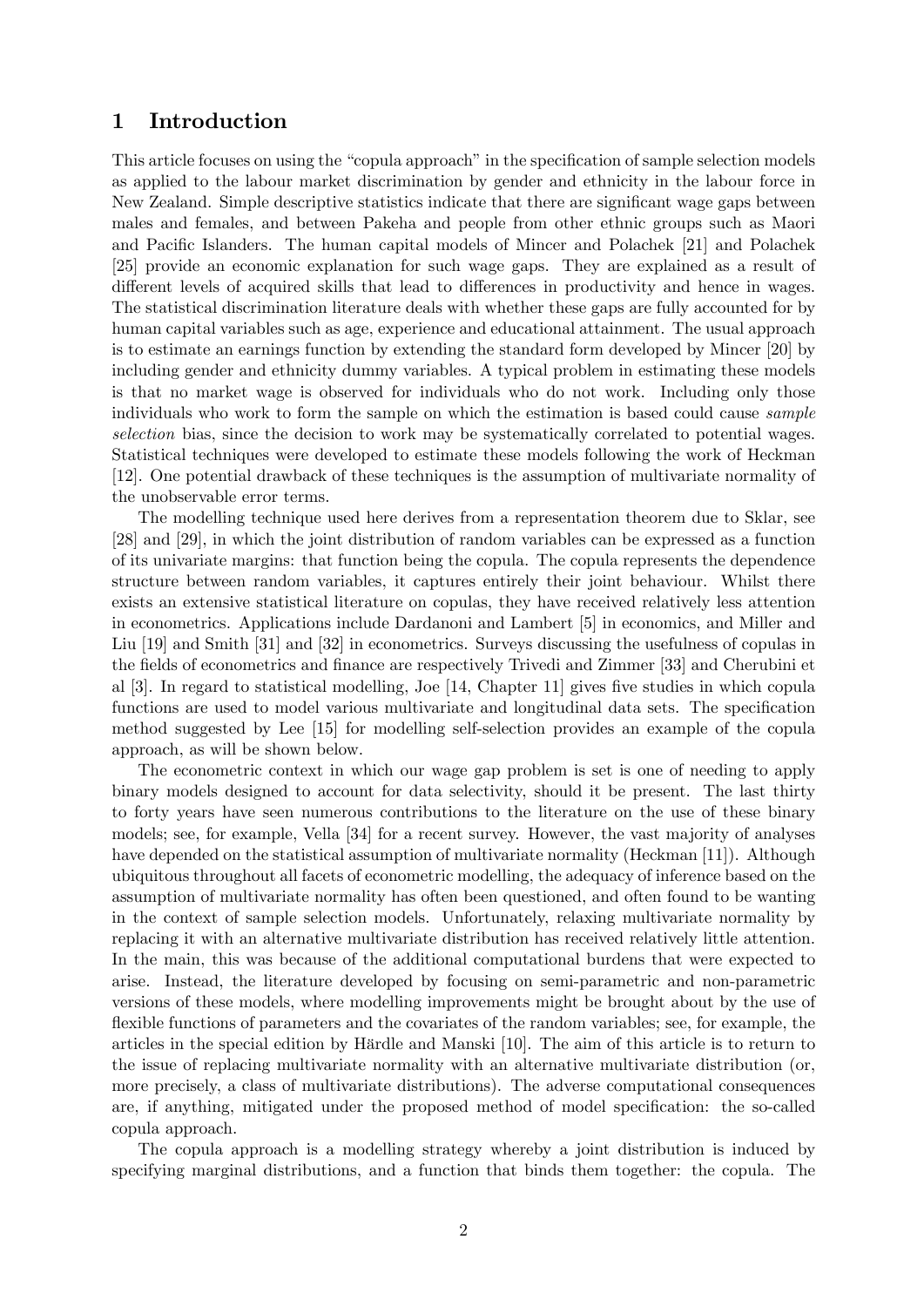copula parameterises the dependence structure of the random variables, thereby capturing all of the joint behaviour. This then frees the location and scale structures to be parameterised through the margins, one at a time. Most importantly, the copula approach permits specifications other than multivariate normality, although it does retain that distribution as a special case.

As all multivariate distributions have a copula representation (Sklar's Theorem; see Section 2), it might seem that the copula approach is nothing more than the reworking of an old theme. The advantage derived by the copula approach might simply be that econometricians are better practiced at modelling univariate distributions than they are multivariate ones. The ideal, of course, is to choose the right statistical model a priori, and hence the right copula. However, when working with empirical data it is rare to have such insight. The specification problem is further compounded in most sample selection models due to latency of the underlying utilitarian variables, and the presence of covariates. When faced with such difficulties, it is advantageous to have to hand a range of potential candidate models from which a preferred fit can emerge. Under a copula approach, families of models can be constructed according to classes of copula functions.

# 2 Copula Functions

### 2.1 Theory

The study of the copula function was initiated in the 1940s by Hoeffding [13], and further developed in the post-war period by Fréchet  $[8]$ . Particularly important was the work of Sklar, especially his representation theorem from which the copula approach to modelling is derived; see [28] and [29]. For histories of the development of copula theory see DallíAglio [4], Schweizer [26], Fisher [7] and Nelsen [24]; also of interest is Sklar [30]. Joe [14], Frees and Valdez [9] and Nelsen [24] present comprehensive surveys of the theory of copula functions.

The simplest case will be set down here to illustrate the theory: the bivariate case. Consider a two-place function  $C : I\!\!I^2 \to I\!\!I$ , where  $I\!\!I$  denotes the closed interval [0,1] of  $I\!\!R$ , the latter denoting the real line, while  $\overline{R} = R \cup \{-\infty, \infty\}$  will later be used to denote the extended real line. C is a copula function if it is 2-increasing with margins  $C(1, y) = y$  and  $C(x, 1) = x$ , and grounded such that  $C(0, y) = C(x, 0) = C(0, 0) = 0$ , where the pair  $(x, y) \in I\!\!I^2$ . By 2-increasing it is meant

$$
C(x_2, y_2) - C(x_2, y_1) - C(x_1, y_2) + C(x_1, y_1) \ge 0
$$

for every  $x_1, x_2, y_1, y_2$  in  $\mathbb{I}$  such that  $x_1 \leq x_2$  and  $y_1 \leq y_2$ .

Sklar's main result is that there exists a copula function which acts to represent the joint cumulative distribution function (cdf hereafter) of random variables in terms of its underlying one-dimensional margins. For example, let  $F_1(z_1)$  and  $F_2(z_2)$  denote, respectively, the cdf of the random variables  $Z_1$  and  $Z_2$ ; that is,  $F_i(z_i) = \Pr(Z_i \leq z_i)$ , where  $z_i \in \overline{R}$   $(i = 1, 2)$ , and let  $F(z_1, z_2) = Pr(Z_1 \leq z_1, Z_2 \leq z_2)$  denote the joint cdf. Sklar's result is that the joint cdf can be represented according to

$$
F(z_1, z_2) = C(F_1(z_1), F_2(z_2)).
$$
\n(1)

The copula representation is a re-formulation of the joint cdf such that it separates the margins  $F_1$  and  $F_2$  from their interaction. So while the copula function takes as arguments the margins  $F_1$ and  $F_2$  in (1), the function itself is independent of those margins. The copula serves to capture the dependence between the random variables  $Z_1$  and  $Z_2$ . When  $F_1$  and  $F_2$  are continuous functions, then (1) provides a unique representation of the cdf for any  $(z_1, z_2) \in \overline{I\!\!R}^2$ . Nelsen [24, Section 2.3] provides a proof of (1) that follows the method given in Schweizer and Sklar [27, Chapter 6] where a multivariate version of the theorem is proved. For alternate proofs (multivariate version) see Moore and Spruill [22, Lemma 3.2] and Carley and Taylor [2].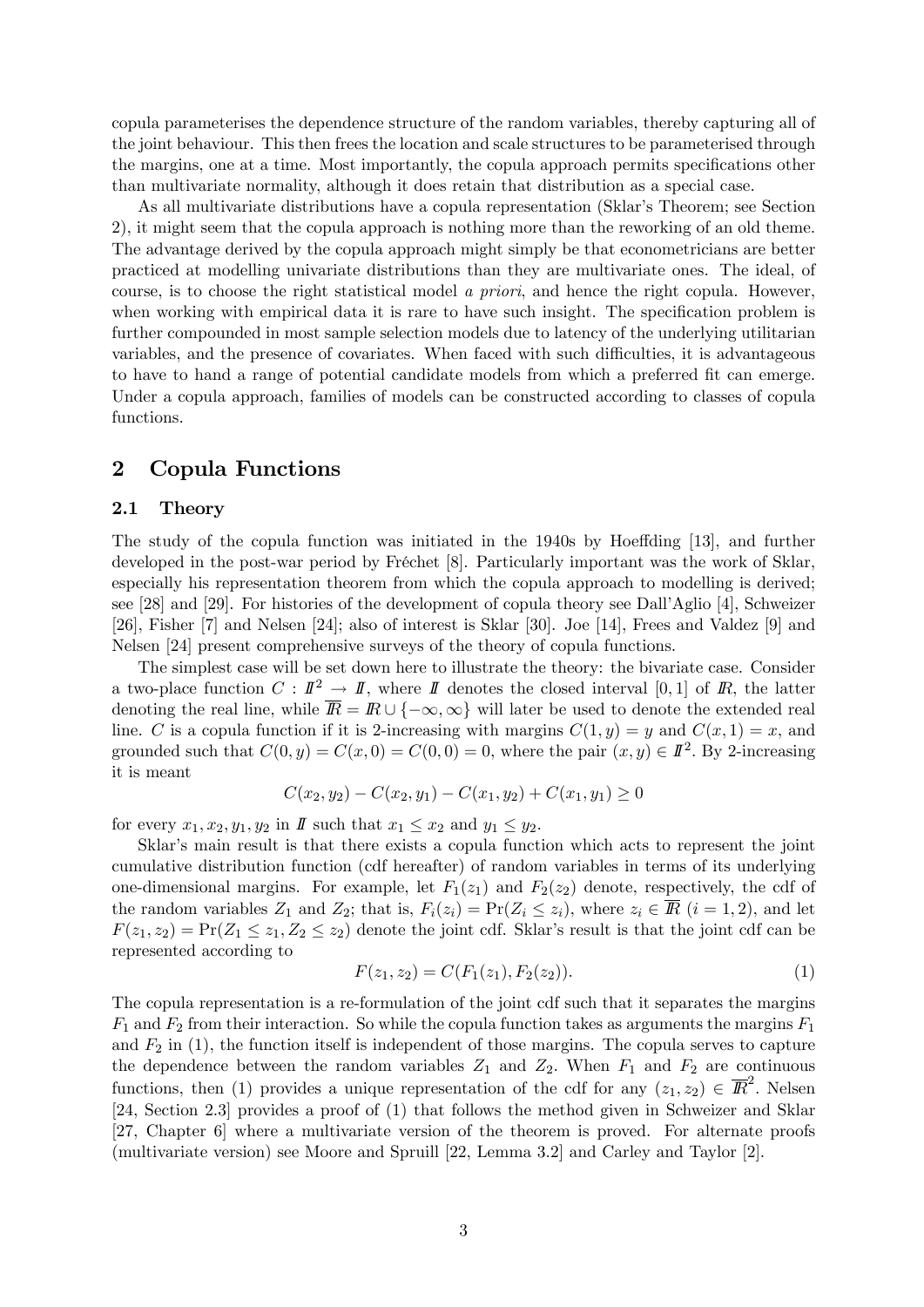The copula density  $c: I\!\!I^2 \to [0,\infty]$  of a copula C is defined as

$$
c(x,y) = \frac{\partial^2}{\partial x \partial y} C(x,y).
$$

It cannot be negative-valued as C is 2-increasing. The copula density occurs in the expression for the joint probability density function (pdf hereafter) of continuous random variables. Assuming that  $F_1$  and  $F_2$  are continuous functions, then, from (1), the joint pdf of  $Z_1$  and  $Z_2$  is given by

$$
\frac{\partial^2}{\partial z_1 \partial z_2} F(z_1, z_2) = f_1(z_1) f_2(z_2) c(F_1(z_1), F_2(z_2))
$$

where  $f_i(z_i) = \frac{\partial}{\partial z_i} F_i(z_i)$  denotes the pdf of  $Z_i$ ,  $i = 1, 2$ . Fang et al [6] term  $c(F_1(z_1), F_2(z_2))$  the "density weighting function".

### 2.2 Examples

Consider the Product copula:

$$
\Pi=xy
$$

where here, and in the following examples,  $(x, y) \in I\!\!I^2$ . In light of (1), under  $\Pi$  the joint cdf of  $Z_1$ and  $Z_2$  must be given by  $F(z_1, z_2) = F_1(z_1)F_2(z_2)$ , implying that  $Z_1$  and  $Z_2$  are independent. Thus, the Product copula represents (bivariate) independence. The copula density of  $\Pi$  is obviously equal to unity.

Two further examples are the (bivariate) Fréchet lower bound

$$
W = \frac{x+y-1+|x+y-1|}{2}
$$
  
= max(x+y-1,0)

and the (bivariate) Fréchet upper bound

$$
M = \frac{x + y - |x - y|}{2}
$$

$$
= \min(x, y).
$$

These copulas are important in that the closed interval  $[W, M]$  has the property of containing all bivariate copulas; namely,  $W \leq C(x, y) \leq M$ .

For the purposes of statistical modelling it is essential to parameterise the copula function so that data can be used to shed light on the extent of dependence between the random variables of interest. Let

$$
C_{\theta}(x,y)
$$

denote a family of copulas, where the members are indexed according to values assigned to  $\theta$ (possibly vector valued). Provided that the margins  $F_1$  and  $F_2$  do not depend on  $\theta$ , Sklar's representation (1) holds for all members of a given family.

There are numerous examples of families of bivariate copulas  $C_{\theta}(x, y)$  given in Joe [14] and Nelsen [24], see also Table 1. For example, the family of Bivariate Normal copulas is given by

$$
\Phi_2(\Phi^{-1}(x), \Phi^{-1}(y); \theta) \tag{2}
$$

where  $-1 \le \theta \le 1$ ; setting  $\theta = 0$  yields II. Here,  $\Phi(\cdot)$  denotes the cdf of a standard Normal variable, and  $\Phi_2(\cdot, \cdot; \theta)$  the cdf of a bivariate standard Normal variable with Pearson's product moment correlation coefficient  $\theta$ . Note that setting  $x = \Phi(z_1)$  and  $y = \Phi(z_2)$  in (2) recovers the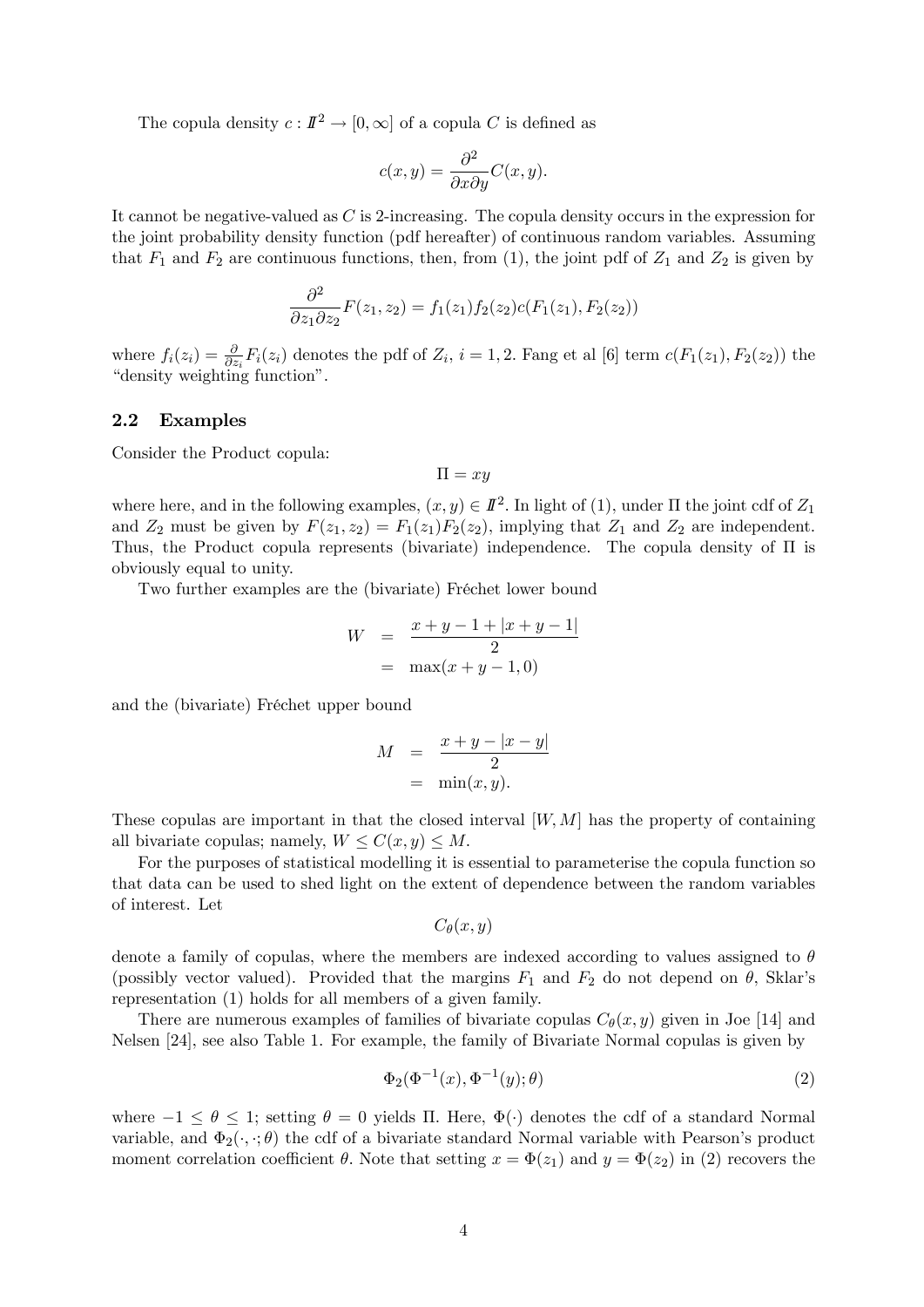bivariate standard Normal cdf,  $\Phi_2(z_1, z_2; \theta)$ . The copula density of the Bivariate Normal family is given by

$$
\frac{\phi_2\left(\Phi^{-1}(x), \Phi^{-1}(y); \theta\right)}{\phi\left(\Phi^{-1}(x)\right) \phi\left(\Phi^{-1}(y)\right)}
$$

where  $\phi(\cdot)$  denotes the pdf of a standard Normal variable, and  $\phi_2(\cdot, \cdot; \theta)$  the pdf of a bivariate standard Normal variable with Pearson's product moment correlation coefficient  $\theta$ . Replacing x and y with, for example, the cdfs  $F_1(z_1)$  and  $F_2(z_2)$ , respectively, as per (1), yields the bivariate Meta-Gaussian distribution. The family of bivariate Normal copulas nests the Product copula  $\Pi$  as the special case corresponding to  $\theta = 0$ .

A further example is the Plackett family of copulas:

$$
\begin{cases}\n\frac{1}{2(\theta-1)}\left(s-\sqrt{s^2-4xy\theta(\theta-1)}\right) & \text{where } \theta > 0, \ \theta \neq 1 \text{ and} \\
s = 1 + (x+y)(\theta-1), \\
\text{when } \theta = 1.\n\end{cases}
$$
\n(3)

The copula density of the Plackett family is given by

$$
\theta\left(s-2xy(\theta-1)\right)t^{-3}
$$

where  $t = \sqrt{s^2 - 4xy\theta(\theta - 1)}$ .

Both of the aforementioned families are examples of comprehensive copulas, in that they include  $W$ ,  $\Pi$  and  $M$  as special cases: for the bivariate Normal this trio is obtained respectively by setting  $\theta = -1, 0, +1$ , while for the Plackett family the trio is found corresponding to the limits  $\theta \to 0^+, 1, \infty$ , respectively.

### 2.3 Measures of Association

The ability of a given family of (bivariate) copulas to represent differing degrees of dependence between random variables can be examined in terms of the extent to which it covers, for every  $(x, y) \in I\!\!I^2$ , the interval between the lower and upper Fréchet bounds for copulas,  $[W, M]$ . This is generally determined at the extremes of the parameter space. For example, the Bivariate Normal family (2) has full coverage as  $\Phi_2(\Phi^{-1}(x), \Phi^{-1}(y); -1) = W$  and  $\Phi_2(\Phi^{-1}(x), \Phi^{-1}(y); 1) = M$ . Furthermore, this family is comprehensive because it also includes  $\Pi = \Phi_2(\Phi^{-1}(x), \Phi^{-1}(y); 0)$ . Comprehensive families of copulas contain the full range of dependence structures. However, despite the existence of such families it may nevertheless be counterproductive in modelling contexts to confine attention to comprehensive families because there are typically many other features of data that are of interest.

Many copula families are not comprehensive, one example being the Farlie-Gumbel-Morgenstern family of copulas (FGM hereafter)

$$
xy(1 + \theta(1 - x)(1 - y)) \quad \text{where } -1 \le \theta \le 1 \tag{4}
$$

it includes  $\Pi$ , when  $\theta = 0$ , but it fails to contain either W or M. For such families it is desirable to assess coverage in terms of measures of association. In this respect, most familiar is Pearsonís product moment correlation coefficient. However, this measure suffers from a lack of invariance with respect to the margins. In which case it is advisable to seek alternatives to Pearson's measure that satisfy invariance.

Two measures of association that are invariant are Kendall's  $\tau$  and Spearman's  $S_{\rho}$ . Both are measures of probabilistic concordance and are bound to  $[-1, 1]$ : if the dependence structure is given by W both measures are equal to  $-1$ , if the structure is M both take value  $+1$ , while for  $\Pi$  both are equal to 0. Moreover, both measures are functions only of the copula of the joint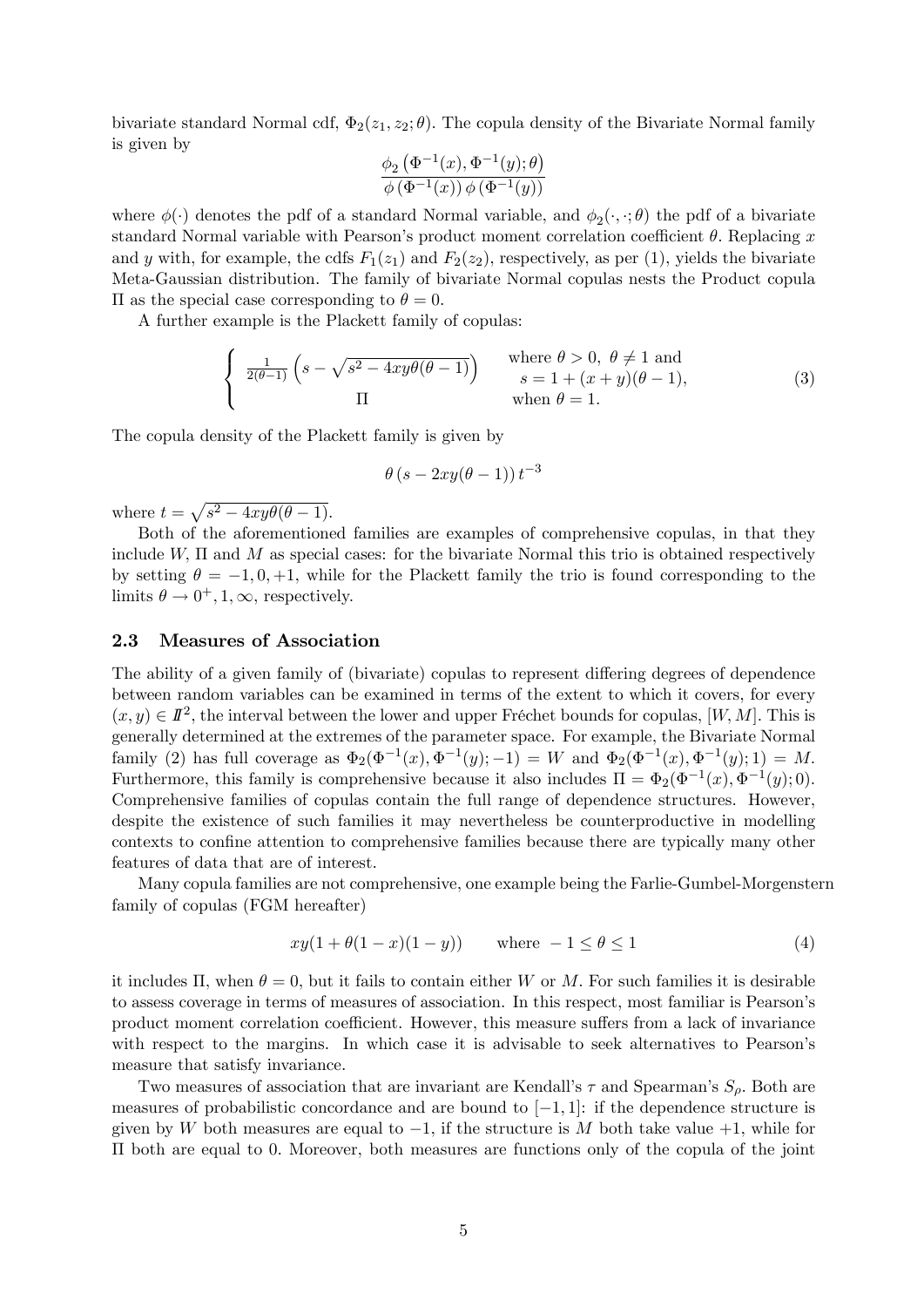distribution. For independent pairs  $(Z_{1i}, Z_{2i}), i = 1, 2, 3$ , that are copies of  $(Z_1, Z_2), \tau$  and  $S_\rho$ are defined as:

$$
\tau = \Pr((Z_{11} - Z_{12})(Z_{21} - Z_{22}) > 0) - \Pr((Z_{11} - Z_{12})(Z_{21} - Z_{22}) < 0)
$$

and

$$
S_{\rho} = 3\left(\Pr((Z_{11} - Z_{12})(Z_{21} - Z_{23}) > 0) - \Pr((Z_{11} - Z_{12})(Z_{21} - Z_{23}) < 0)\right)
$$

Should  $(Z_1, Z_2)$  be a pair of continuous random variables, with the copula of the joint distribution given by C, then  $\tau$  and  $S_\rho$  may be simplified (see Nelsen [23]):

$$
\tau = 4 \int \int_{I^2} C(x, y) dC(x, y) - 1
$$

$$
= 4E[C(X, Y)] - 1
$$

and

$$
S_{\rho} = 12 \int \int_{I^2} xy dC(x, y) - 3
$$

$$
= 12E[XY] - 3
$$

Here,  $X$  and  $Y$  denote standard uniform random variables with joint cdf  $C$ . For the FGM family of copulas  $\tau = 2\theta/9$  and  $S_\rho = \theta/3$ , with coverage in terms of these measures:  $-2/9 \le \tau \le 2/9$ and  $-1/3 \le S_\rho \le 1/3$ .

## 2.4 The Copula Approach to Model Construction

For the purposes of statistical modelling, it is the converse of the copula representation of the joint cdf given by Sklar's theorem that is relevant. In other words, given models for the margins and a copula function that binds them together, this then has the effect of constructing a statistical model for the random variables of interest, as a joint cdf is specified. Consider, for example, a bivariate setting in which  $Z_1$  and  $Z_2$  denote the variables of interest. Required is a statistical model for the true, but unknown joint distribution of  $Z_1$  and  $Z_2$ ; naturally, this distribution may depend on parameters and covariates. Under a copula approach, models for the margins  $F_1(z_1)$  and  $F_2(z_2)$  are proposed, as well as a selection of a copula family  $C_\theta$ . Then, by (1), these selections have the effect of specifying the joint cdf of  $Z_1$  and  $Z_2$ . Intuitively, the copula approach determines each component of the overall model, then engineers them together using a copula function.

An added boon for modelling that results by adopting a copula approach concerns the freedom to specify each margin; for example, identicality in distribution of the margins need not be imposed. Indeed, because the copula representation is unique on the domain of support of the random variables in question, multivariate models can be constructed using a copula approach whose margins can be either continuous or discrete, or mixtures of both.

## 3 The Self-Selection Model

### 3.1 Model and Likelihood

Sample stratification, or sample selection, is commonplace amongst microeconometric data, whereby underlying individual choices can themselves influence the observations collected on the random variables of interest. Models of increasing complexity have been constructed to account for stratification in its various guises, should it be present, and a number of these are discussed in texts such as Amemiya [1, Secs.10.6-10.10], Maddala [17] and [18, Part III], and Lee [16, Sec.5.6]. In this section, attention focuses on the self-selection model based on a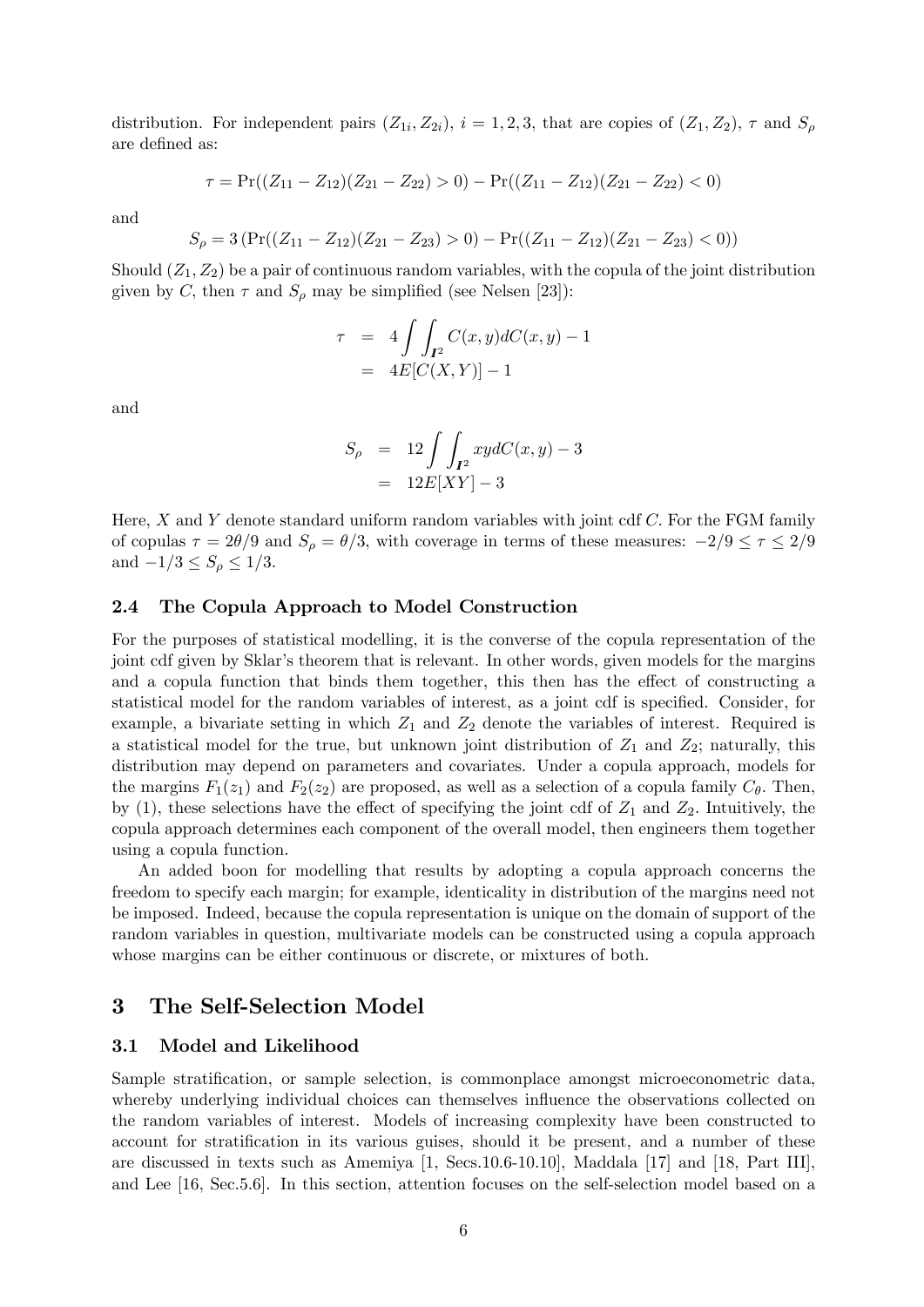binary indicator S that governs whether or not an observation is generated on a second random variable Y: In economics, one often-studied example of this type of self-selectivity is labour force participation, where data generated on labour supply from non-participants is unable to reflect their true market wage.

Typically, the self-selection model is embedded within an utilitarian framework according to a pair of underlying latent random variables  $Y_1^*$  and  $Y_2^*$ ; selectivity arises if these unobservables are mutually dependent. Here it is assumed that the cdf of  $Y_i^*$   $(i = 1, 2)$ , denoted by  $F_i(y_i^*) =$  $Pr(Y_i^* \leq y_i^*)$ , where  $y_i^* \in \mathbb{R}$ , depends on the linear function  $x_i' \beta_i$  and a scaling factor  $\sigma_i$ , where  $X_i = x_i$  ( $k_i \times 1$ ) is a vector of covariates of  $Y_i^*$ , and  $\beta_i$  ( $k_i \times 1$ ) and scalar  $\sigma_i$  are unknown parameters. The joint cdf of  $(Y_1^*, Y_2^*)$  is denoted by  $F(y_1^*, y_2^*) = \Pr(Y_1^* \le y_1^*, Y_2^* \le y_2^*)$ , and it depends on all covariates and parameters.

The purpose of  $Y_1^*$  is to represent participation. In the classic self-selection models of microeconometrics,  $Y_1^*$  is assumed to be a continuous random variable, however, this can be relaxed without loss of generality. In the self-selection model,  $Y_2^*$  is observed for participants. In this section, it is assumed that  $Y_2^*$  is a continuous random variable with pdf  $f_2(y) = \frac{\partial}{\partial y} F_2(y)$ , for all real y in the support of  $Y_2^*$ .

The self-selection model arises when observations on a pair of random variables  $(S, Y)$  are generated according to the following observation rules:

$$
S = 1\{Y_1^* > 0\} \qquad \text{and} \qquad Y = 1\{Y_1^* > 0\}Y_2^*
$$

where  $1\{A\}$  denotes the indicator function, taking value 1 if event A holds, and 0 otherwise. In effect,  $Y_2^*$  can be observed only when  $Y_1^* > 0$ . The participation mechanism is represented by the Bernoulli variable S, and it derives its properties from those of  $Y_1^*$ . Note that when  $S = 0$ ,  $Y_2^*$  cannot be observed, and Y is assigned a dummy value of 0.

Let  $s_1, ..., s_n$  denote n observations generated on  $S$   $(s_j \in \{0,1\}, j = 1,..., n)$ , and  $y_1, ..., y_n$ the corresponding n observations generated on  $Y$  ( $y_j \in \mathbb{R}, j = 1, ..., n$ ). For a random sample of n observations, the likelihood function for the self-selection model is given by (c.f. Amemiya  $[1, eq. (10.7.3)]$ 

$$
L = \prod_{0} \Pr(Y_{1j}^* \le 0) \prod_{1} f_{2|1}(y_j | Y_{1j}^* > 0) \Pr(Y_{1j}^* > 0)
$$
\n<sup>(5)</sup>

where  $\prod_0$  indicates the product over those observations for which  $s_j = 0$ , and  $\prod_1$  the product over those observations for which  $s_j = 1$ . The function  $f_{2|1}$  denotes the pdf of  $Y_2^*$ , given event  $Y_1^* > 0$ . Its functional form can be derived as follows:

$$
f_{2|1}(y|Y_1^* > 0) = \frac{1}{1 - F_1(0)} \frac{\partial}{\partial y} (F_2(y) - F(0, y))
$$
  
= 
$$
\frac{1}{1 - F_1(0)} \left( f_2(y) - \frac{\partial}{\partial y} F(0, y) \right)
$$

where  $F_1(0) = \Pr(Y_1^* \le 0) = \Pr(S = 0)$ . Substitution into (5) yields

$$
L = \prod_{0} F_1(0) \prod_{1} \left( f_2(y) - \frac{\partial}{\partial y} F(0, y) \right)
$$
  
= 
$$
\prod_{0} F_1 \prod_{1} \left( f_2 - \frac{\partial}{\partial y} F(0, y) \right)
$$
 (6)

where, for convenience, the index  $j$  has been dropped in the first line. Additional simplified notation appears in the second line of (6):  $F_1$  will be used from now on to denote  $F_1(0)$  $Pr(Y_{1j}^* \leq 0) = Pr(S_j = 0)$ , as too, from now on  $F_2$  denotes  $F_2(y_j) = Pr(Y_{2j}^* \leq y_j)$ , and  $f_2$ denotes  $f_2(y_i)$ .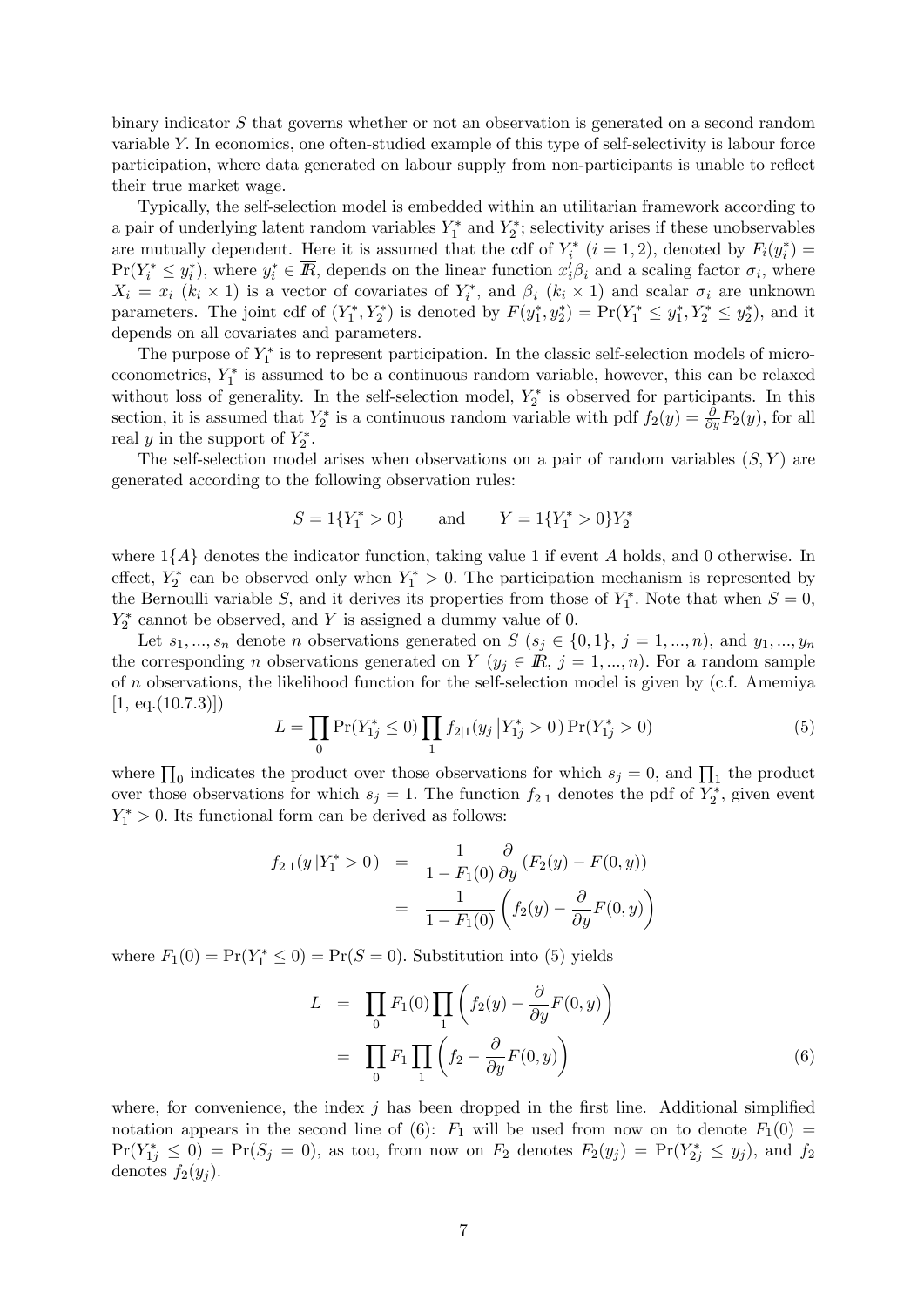The component of (6) that presents the most difficulties to evaluate is  $\frac{\partial}{\partial y}F(0, y)$ . However, should  $Y_1^*$  and  $Y_2^*$  be independent, for example, then  $\frac{\partial}{\partial y}F(0, y) = F_1 f_2$ , and L can be separated as per  $(\prod_0 F_1 \prod_1 (1 - F_1)) \times (\prod_1 f_2)$ . The likelihood  $(\overset{\sim}{6})$  is the general form for the self-selection model. Particular likelihood functions arise from specifications assumed for  $F$  etc, a number of which are examined below.

# 4 Data Set and Empirical Results

### 4.1 The Data Set

The data set we use in this study is Statistics New Zealand's CURF (Confidentialised Unit Record File) for 2003. The CURF contains unit record level data from the June 2003 quarter Household Labour Force Survey (HLFS) and its supplement the New Zealand Income Survey (IS). It contains 28,982 observations. The information in the CURF has been confidentialised to protect the identity of respondents. In the first place, all household linkages have been removed, although there is the potential still for some household level analysis since variables have been added which identify household types, including variables representing numbers of children, numbers of adults, and weekly household (as well as individual) income. It is, however, impossible to identify, for example, married couples, so that joint estimation of household labour supply is not possible.

Other methods used to ensure the confidentiality of the data include the collapsing of categories for some variables into a smaller number of categories (for example, country of birth has been collapsed to a simple indicator as to whether an individual was born in New Zealand or not), the top-coding of some variables (for example, income has been top-coded to mask outliers amongst high income earners) and some minor degree of data swapping in the case of "unique" individuals whose combination of responses could potentially identify them.

There are many variables provided in the CURF for each individual, including actual and total earnings from the primary and any other wage and salary jobs, income from other sources broken down by source, indicators of receipt of various transfer payments, age, country of birth (and years in New Zealand), ethnicity, employment and labour force status, occupation and industry group (for the employed), local government region, marital status, qualifications, sex, household type, and numbers of dependent children in various age groups. Our analysis is limited to individuals who are in the labour force and who are aged between 15 and 64 years. The resulting sample data set contains 14,360 observations.

Following a similar classification used by Statistics NZ, we categorize the individuals into five ethnic groups: Pakeha/European, Maori, Mixed Maori, Pacific Islanders, and Other. The Mixed Maori represent the survey respondents who ticked both Maori and at least one other ethnic group, which is an option offered in the survey. Thus, Maori represent the individuals who identify themselves solely as Maori. The Pacific Islanders are made up of Samoan, Cook Islanders, Tongan, Niuean, Tokelauan, and Fijians. The ethnic group Other refers to all those not identifying themselves as European, Maori or Pacific Islander. This classification is dominated by Asian people.

The sample means of the variables used in our analysis are given in Table 2. The mean wage of female full-time employees is 89% of the mean wage of male full-time employees. Full-time Maori employees earn  $15\%$  less than the full-time Pakeha employees. The difference in mean wages is  $25\%$  in comparing the Pacific Islanders with the Pakeha.

## 4.2 Empirical Specification and Results

We estimate a self-selection model where  $Y_2^*$  is the logarithm of wages earned by the employed individuals. Our econometric specification is as follows.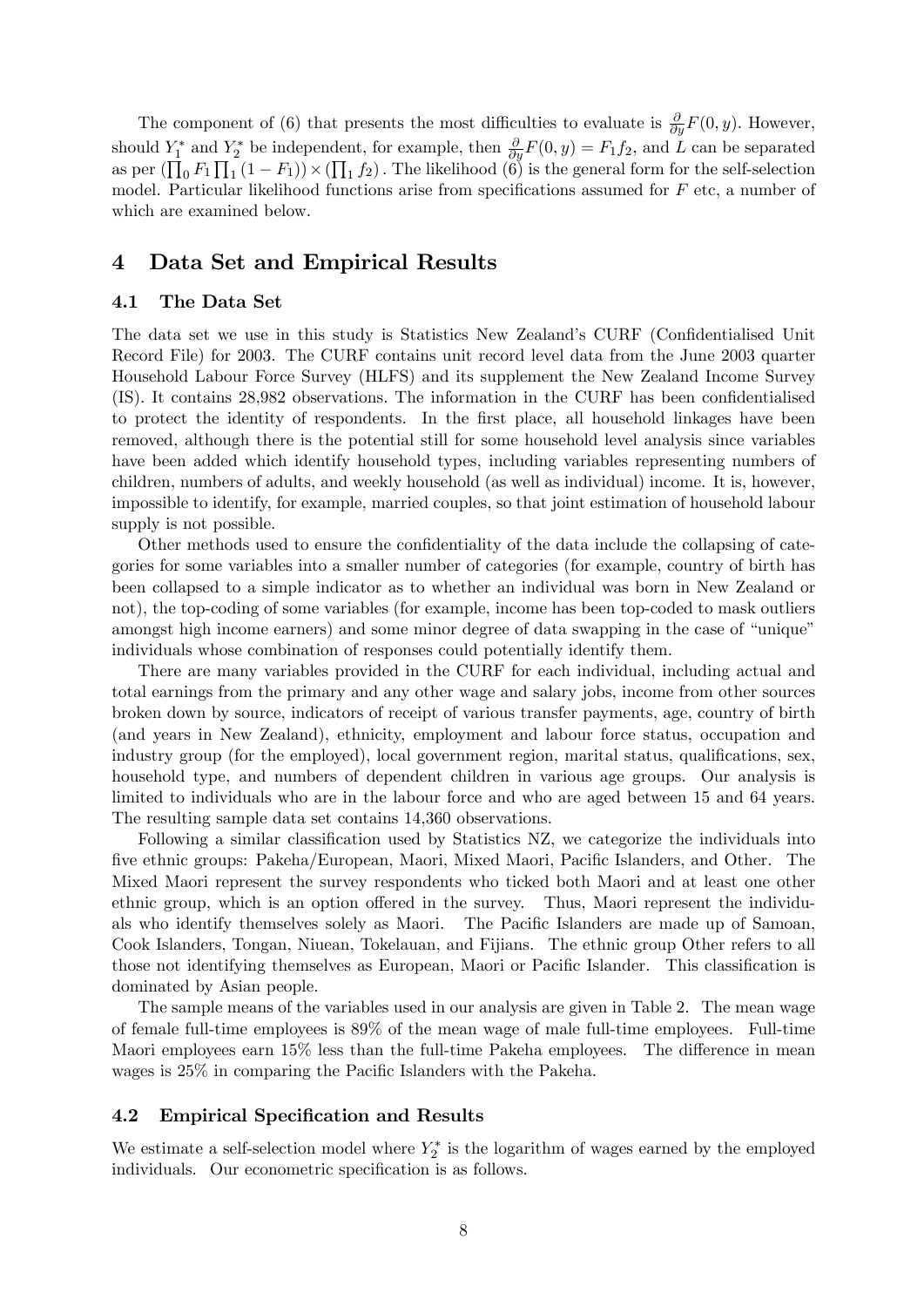Margins: (i) *Normal.* Of the entire sample of 14360, a total of 922 individuals reported themselves to be unemployed, while 13438 reported undertaking paid employment. Letting  $Y_1^*$ denote the propensity of undertaking paid employment, we assume normality for this random variable:  $Y_1^* \sim N(x_1'\beta_1, 1)$ , thus:

$$
F_1 = 1 - \Phi(x_1' \beta_1).
$$

(ii) Shifted-Gamma. Our specification for  $Y_2^*$ , the log-hourly wage earnings of those in paid employment (the self-selected sub-population), follows a Shifted-Gamma distribution. The pdf of  $Y_2^* = y > \gamma$  is given by

$$
f_2 = \frac{1}{\Gamma(\alpha)} \left(\frac{\nu}{\alpha}\right)^{-\alpha} \exp\left(-\frac{\alpha}{\nu}(y-\gamma)\right) (y-\gamma)^{\alpha-1}
$$

where  $\alpha > 0$ ,  $\nu = \exp(x_2/\beta_2)$  and here the shift parameter  $\gamma$  is known, assigned the value log 6.39 as the legal minimum hourly wage in New Zealand in 2003 was NZ\$6.40. For  $y > \gamma$ , the cdf is given by

$$
F_2 = 1 - \frac{\Gamma\left(\alpha, \frac{\alpha}{\nu}(y-\gamma)\right)}{\Gamma\left(\alpha\right)}
$$

where  $\Gamma(a, b)$  denotes the incomplete gamma function,  $\int_b^{\infty} \exp(-t) t^{a-1} dt$ . Treating  $\nu$  as a constant for the moment, fits to log-hourly wage amongst the 13438 individuals reported undertaking paid employment appear in Figure 1. Black represents the data. Blue the Öt of a Normal distribution, and Green the Öt of the Shifted-Gamma. It is clearly evident that the Shifted-Gamma provides the superior fit.

Table 3 lists maximum likelihood estimates for the preferred modelling outcome, corresponding to use of the Plackett family of copulas (3). The Plackett model (maximised log-likelihood 6711:34) strongly rejects the nested Independence (Product copula) model (maximised loglikelihood  $-6779.57$  via the single restriction  $\theta = 1$ , the LR statistic being 136.5. Non-nested comparisons on the basis of AIC (cf. Joe [14, Sec.10.3]) with a number of other copula families lead to the same preferred outcome, namely, the Plackett model.

The point estimate of the dependence parameter  $\theta$  of the Plackett family is 0.089, with associated standard error 0.011. The Wald test of the hypothesis  $\theta = 1$ , representing independence between participation and wage earnings, is strongly rejected,  $t = -82$ . Re-parameterising to Kendall's  $\tau$  yields the point estimate -0.498, and for the alternate measure Spearman's  $S_{\rho}$  the estimate is  $-0.678$ . The strong negative relationship between the job participation and wage earnings variables is consistent with standard reservation wage theory: those individuals not in paid employment have not received a wage offer substantial enough to exceed their reservation wage (the lower is  $Y_1^*$  the greater must be  $Y_2^*$ ).

The results suggest that age, number of children (both pre-school and school-age), marital status, education, and ethnicity are important factors in the job participation decision. Existence of children lowers the probability of employment, while married people are more likely to be employed. Any level of education has a positive effect on the probability of being employed. Although gender does not seem to effect the probability of employment, Maori and Mixed Maori are less likely to be employed compared with Pakeha. The coefficients of Paci and Other are not statistically significant. Migrants are also less likely to be employed in comparison with individuals born in New Zealand.

The age variable enters the log wage regressions in a quadratic form that permits calculation of a turning point, representing the age at which the effect of an extra year becomes negative. The turning point can be computed as the negative of the coefficient on age divided by twice the coefficient on age-squared. The results suggest that the turning point is approximately 47 years of age.

Any form of qualification is found to have a significant positive effect on the wages earned. Even the lowest form of qualification in the form of school level qualification is found to increase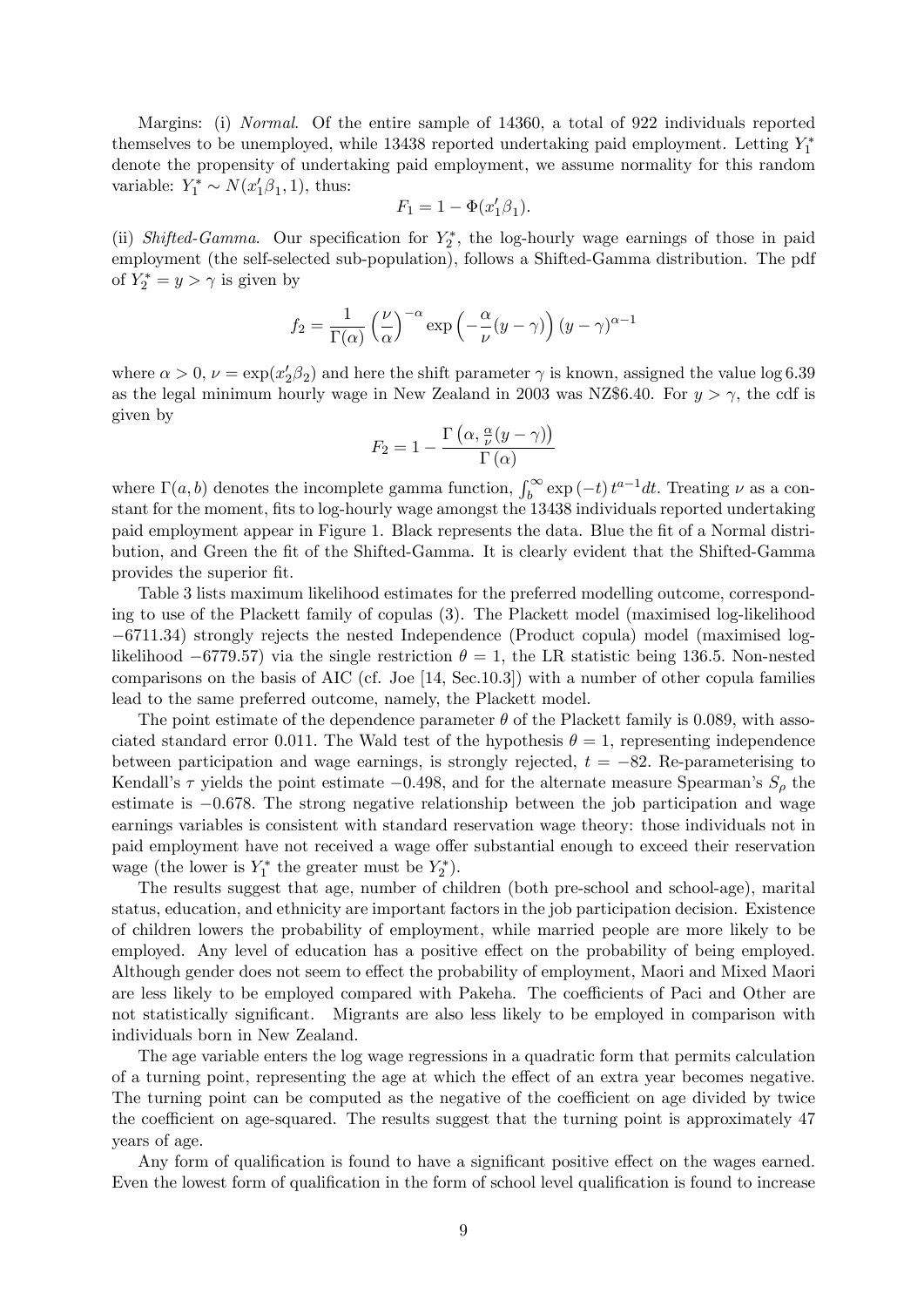the wages earned by  $12.4\%$ , with this effect being as high as  $41.7\%$  for university level qualification. The effect of qualification is found to be lower for Maori, but the coefficients of the other ethnicity-qualification interaction terms are not statistically significant.

The immigration status does not seem to have an effect on the wages earned, apart from individuals who have been in New Zealand between 5 and 9 years. These individuals are found to earn 8.2% more then people born in New Zealand. However, if these people belong to other ethnic groups (non-Maori and non-Pacific Islander), they earn  $3.6\%$  less compared to people born in New Zealand. Immigrants from Pacific Islands who have been in New Zealand for 10-14 years are also found to earn less.

The coefficients of the ethnicity dummy variables in the log wage equation are statistically significant for the Pacific Islanders and the others only. The Pacific Islanders earn about  $11\%$ less than Pakeha, and individuals from the Other group (mostly Asians) earn 5% less. The finding that the difference in the wages of Maori people (sole or Mixed) is not statistically significant is consistent with previous empirical studies in New Zealand.

The results suggest that the wage gaps between males and females are significant both statistically and economically. Females are found to earn 12.1% less than males. It is interesting that gender does have such a significant effect on wages even though its coefficient in the participation equation is not statistically significant.

Table 3 also lists the maximum likelihood estimation results of the standard Heckman sample selection model. Comparison of the maximised log-likelihood of the two methods indicates that the Plackett model outperforms the Heckman model.  $(-6711)$  for Plackett versus  $-7347$  for Heckman.) The differences between the two sets of results are considerable. If we focus on the coefficients of the ethnicity and gender dummy variables, we see that the statistical significance of them is almost completely reversed. The coefficient of gender in the participation equation is now statistically significant, implying that females are less likely to be employed. Likewise, the Heckman model also suggests that Pacific Islanders and individuals from other ethnic groups are also less likely to be employed, in addition to Maori and Mixed Maori. On the other hand, none of the immigration status coefficient estimates in the participation equation are statistically significant in the Heckman model, whereas they all are in the Plackett model. More importantly, the coefficients of Maori and Mixed Maori in the log wage equation are negative and statistically significant in the Heckman model. (But the coefficient of Other is not.) Thus, one could conclude that the Maori were discriminated against if a Heckman model were estimated, whereas the results obtained by using the Plackett Copula suggest otherwise. These are important differences in terms of policy implications or understanding the dynamics of the New Zealand labour market.

# 5 Conclusions

The distributional assumptions are important in applied sample selection models. This article focuses on using the copula approach in the specification of the sample selection models. Although vast majority of the applied microeconometric analyses are based on the statistical assumption of multivariate normality, the copula approach permits specifications of alternative multivariate distributions. We estimate various specifications to analyse the data from New Zealand labour market by using different copulas and distributional assumptions. We find the Plackett copula performs the best, and report the results. Our results indicate the wage gaps between male and female workers are quite substantial, and cannot be explained by differences in qualification or individual demographics. We also find that ethnicity does not matter for Maori, the indigenous people of New Zealand. However, we find that Pacific Islanders and people from other ethnic groups (most of whom are Asians) earn significantly less than Pakeha even after controlling for qualification and individual demographics.

The results from the standard Heckman model give different conclusions in terms of the effects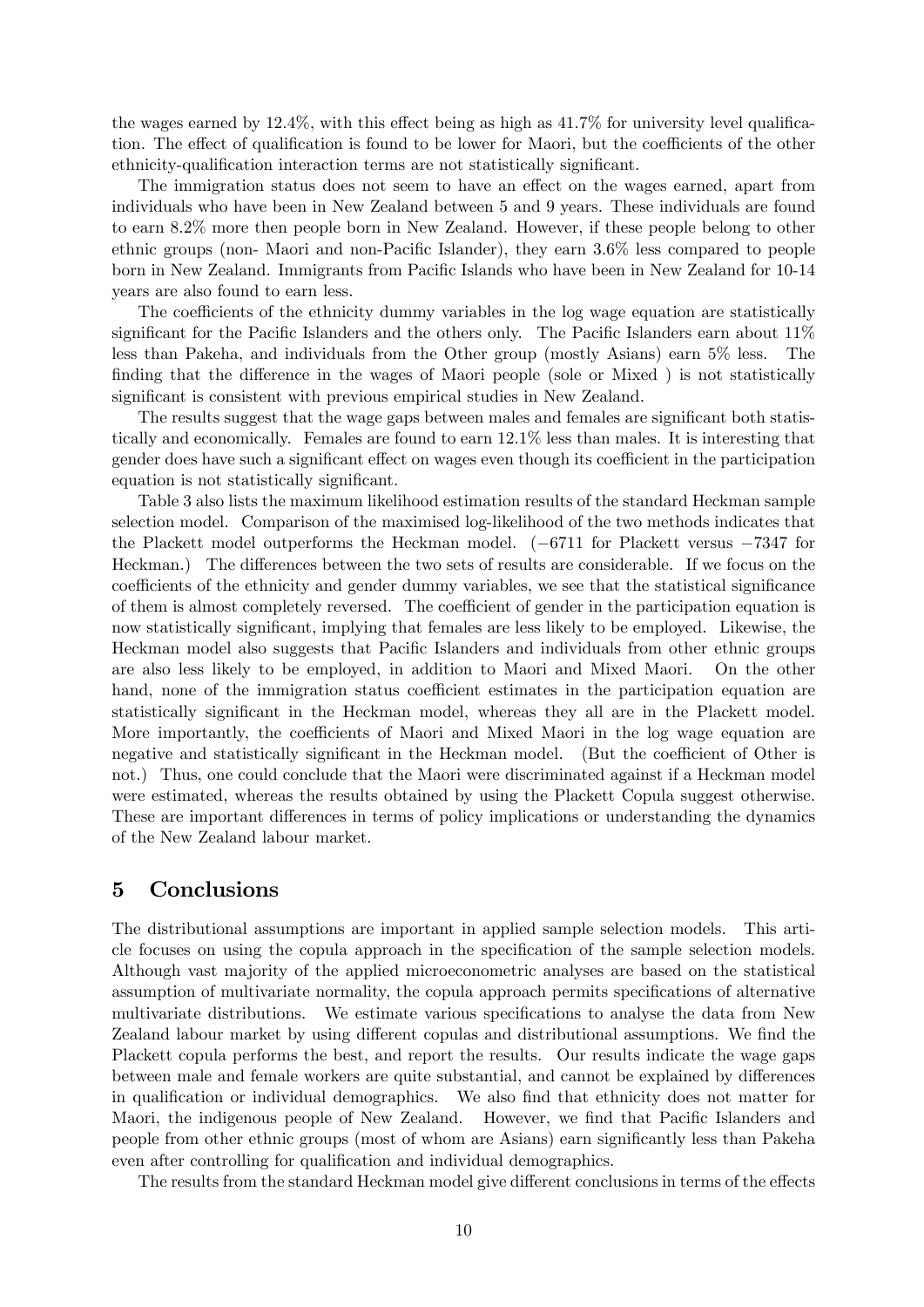of immigration status and ethnicity. This demonstrates the importance of the distributional assumptions in applied work. The advantage of taking an approach as suggested here is the ability to compare different models, one of which is the standard Heckman model.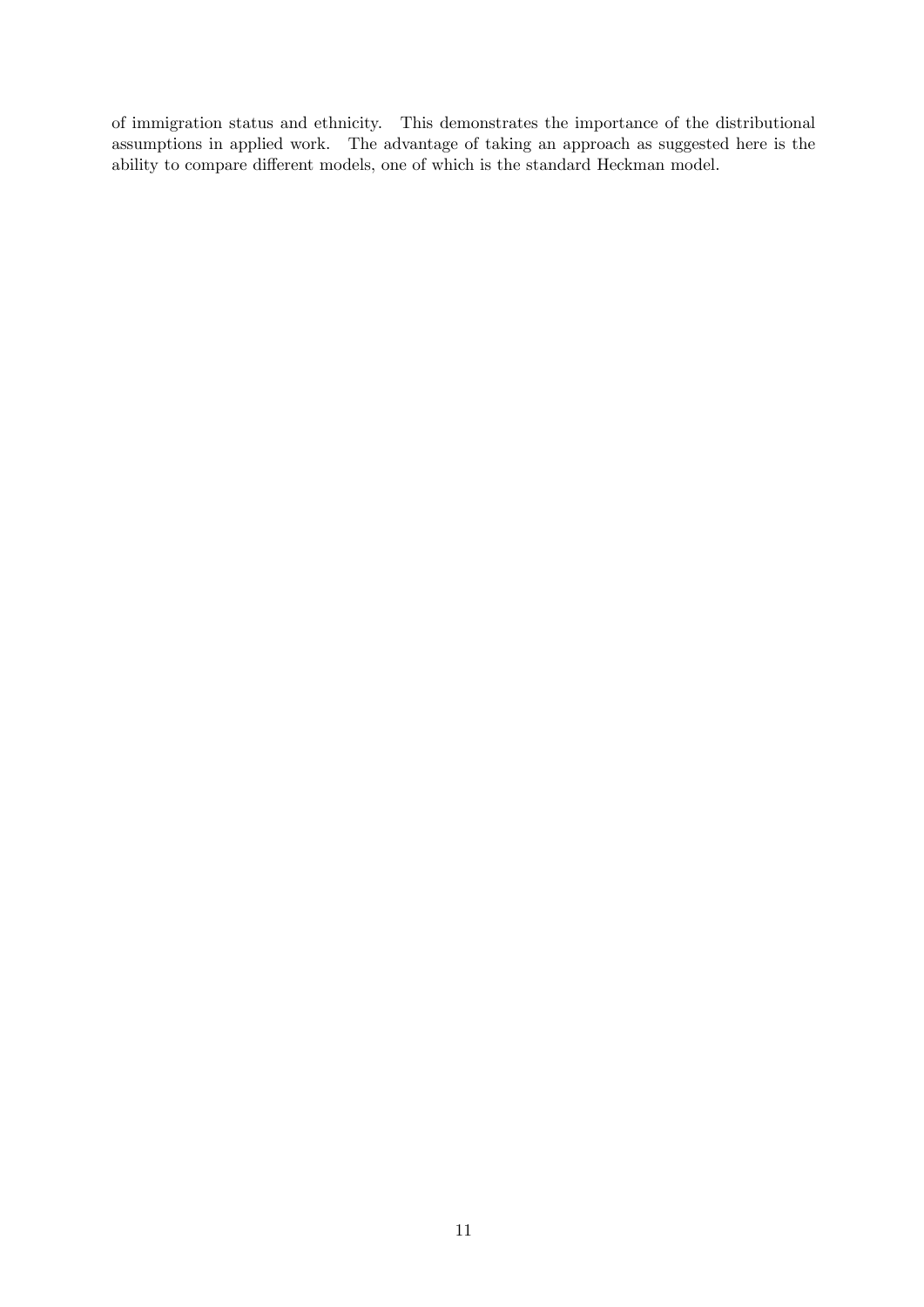## References

- [1] Amemiya, T. (1985). Advanced Econometrics. Harvard: Cambridge MA.
- [2] Carley, H., and Taylor, M. D. (2002). A new proof of Sklar's theorem. In Cuadras, C. M., Fortiana, J., and Rodriguez-Lallena, J. A. (eds.), Distributions With Given Marginals, Kluwer: Dordrecht, 29-34.
- [3] Cherubini, U., Luciano, E., and Vecchiato, W. (2004). Copula Methods in Finance. Wiley: New York.
- [4] Dall'Aglio, G. (1991). Frechet classes: the beginnings. In Dall'Aglio, G., Kotz, S., and Salinetti, G. (eds.), Advances in Probability Distributions with Given Marginals: Beyond the Copulas, Kluwer: Dordrecht, 13-50.
- [5] Dardanoni, V., and Lambert, P. (2001). Horizontal inequity comparisons. Social Choice and Welfare, 18, 799-816.
- [6] Fang, H.-B., Fang, K.-T., and Kotz, S. (2002). The meta-elliptical distributions with given marginals. Journal of Multivariate Analysis, 82, 1-16.
- [7] Fisher, N. I. (1997). Copulas. In Kotz, S., Read, C. B., and Banks, D. L. (eds.), Encyclopedia of Statistical Sciences, Update Vol. 1, Wiley: New York, 159-163.
- [8] Fréchet, M. (1951), Sur les tableaux de correlation dont les marges sont donnés, Ann. Univ. Lyon, Section A, Series 3, 14, 53-77.
- [9] Frees, E. W., and Valdez, E. A. (1998). Understanding relationships using copulas. North American Actuarial Journal, 2, 1-25.
- [10] Härdle, W., and Manski, C. F. (eds.) (1993). Nonparametric and Semiparametric Approaches to Discrete Response Analysis. Annals of the Journal of Econometrics, 58, 1-274.
- [11] Heckman, J. J. (1974). Shadow prices, market wages and labor supply. Econometrica, 42, 679-694.
- [12] Heckman, J. J. (1979). Sample selection as a specification error. *Econometrica*, 47, 153-161.
- [13] Hoeffding, W. (1940), Masstabinvariante Korrelationtheorie, Schriften des Mathematischen Instituts und des Instituts für Angewandte Mathematik der Universität Berlin, 5, 181-233. (Translated in Fisher, N. I., and Sen, P. K.  $(1994)$ , The Collected Works of Wassily Hoeffding, Springer-Verlag: New York.)
- [14] Joe, H. (1997). Multivariate Models and Dependence Concepts. Chapman and Hall: London.
- [15] Lee, L.-F. (1983). Generalized econometric models with selectivity. Econometrica, 51, 507- 512.
- [16] Lee, M.-J. (1996). Methods of Moments and Semiparametric Econometrics for Limited Dependent Variable Models. Springer-Verlag: New York.
- [17] Maddala, G. S. (1983). *Limited-Dependent and Qualitative Variables in Econometrics*. Cambridge University Press: Cambridge UK.
- [18] Maddala, G. S. (ed.) (1994). Econometric Methods and Applications (Volume II). Edward Elgar: Aldershot.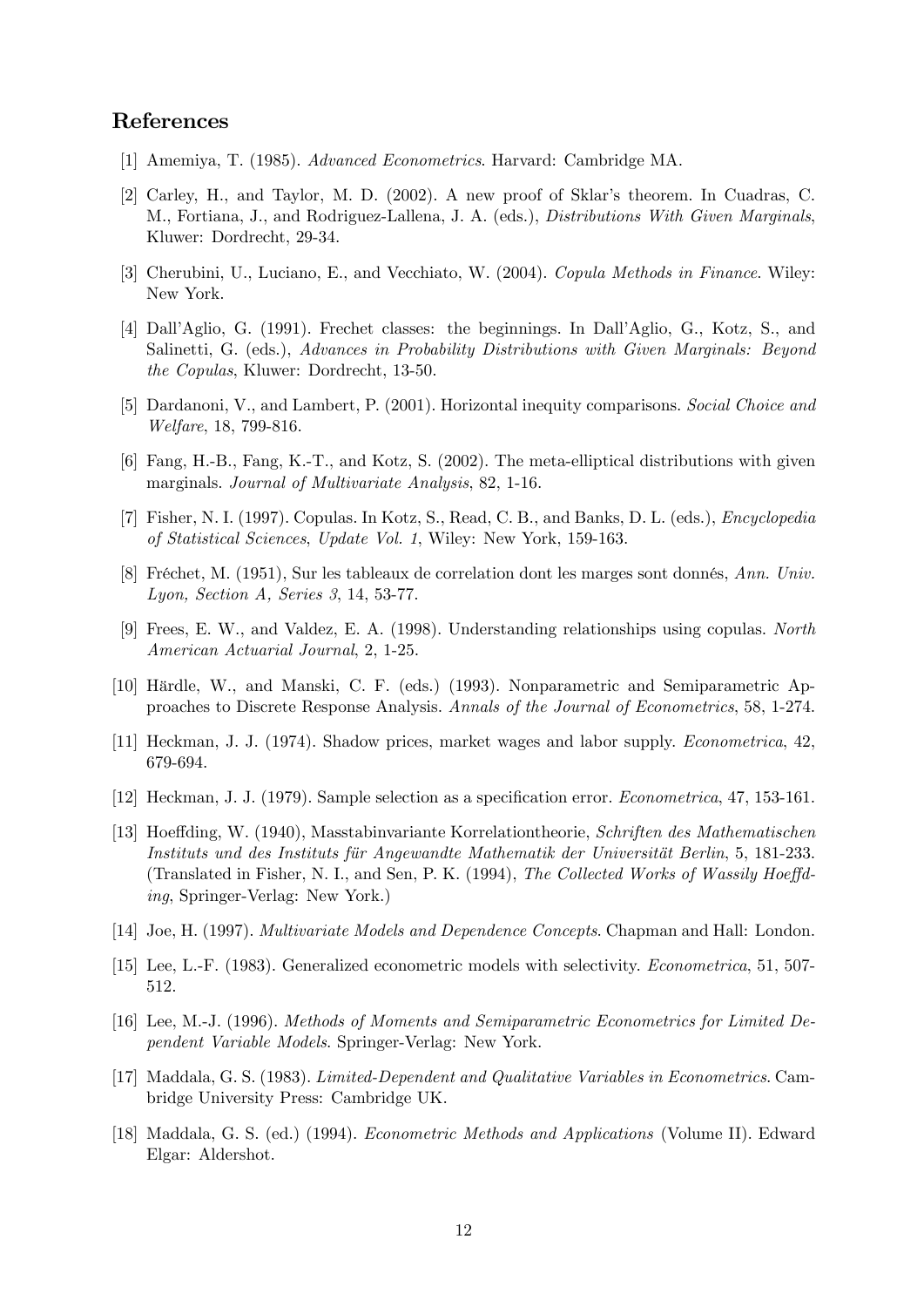- [19] Miller, D. J., and Liu, W.-H. (2002). On the recovery of joint distributions from limited information. Journal of Econometrics, 107, 259-274.
- [20] Mincer, J. (1974). Schooling, Experience and Earnings. Columbia University Press for the National Bureau of Economic Research: New York.
- [21] Mincer, J., and Polachek, S. W. (1974). Family investments in human capital: earnings of women. Journal of Political Economy, 82, S76-S108.
- [22] Moore, D. S., and Spruill, M. C. (1975). Unified large-sample theory of general chi-squared statistics for tests of fit. The Annals of Statistics, 3, 599-616.
- [23] Nelsen, R. B. (1991). Copulas and Association. In Dall'Aglio, G., Kotz, S., and Salinetti, G. (eds.), Advances in Probability Distributions with Given Marginals: Beyond the Copulas, Kluwer: Dordrecht, 51-74.
- [24] Nelsen, R. B. (2006). An Introduction to Copulas. 2nd edition. Springer-Verlag: New York.
- [25] Polachek, S. W. (1981). Occupational self-selection: a human capital approach to sex differences in occupational structure. Review of Economics and Statistics, 63, 60-69.
- [26] Schweizer, B. (1991). Thirty years of copulas. In DallíAglio, G., Kotz, S., and Salinetti, G. (eds.), Advances in Probability Distributions with Given Marginals: Beyond the Copulas, Kluwer: Dordrecht, 13-50.
- [27] Schweizer, B., and Sklar, A. (1983). Probabilistic Metric Spaces. North-Holland: New York.
- [28] Sklar, A. (1959). Fonctions de répartition à *n* dimensions et leurs marges. *Publications de* l'Institute de Statistique de l'Universite de Paris, 8, 229-231.
- [29] Sklar, A. (1973). Random variables, joint distributions, and copulas. Kybernetika, 9, 449- 460.
- [30] Sklar, A. (1996). Random variables, distribution functions, and copulas a personal look backward and forward. In Rüschendorf, L., Schweizer, B., and Taylor, M. D. (eds.), *Dis*tributions With Fixed Marginals And Related Topics. Lecture Notes - Monograph Series, Volume 28, Institute of Mathematical Statistics: CA, 1-14.
- [31] Smith, M. D. (2003). Modelling sample selection using Archimedean copulas. The Econometrics Journal, 6, 99-123.
- [32] Smith, M. D. (2008). Stochastic frontier models with dependent error components. Forthcoming in The Econometrics Journal.
- [33] Trivedi, P. K., and Zimmer, D.M. (2005). Copula modeling: an introduction for practitioners. Foundations and Trends in Econometrics, 1, 1-111.
- [34] Vella, F. (1998). Estimating models with sample selection bias: a survey. The Journal of Human Resources, 33, 127-143.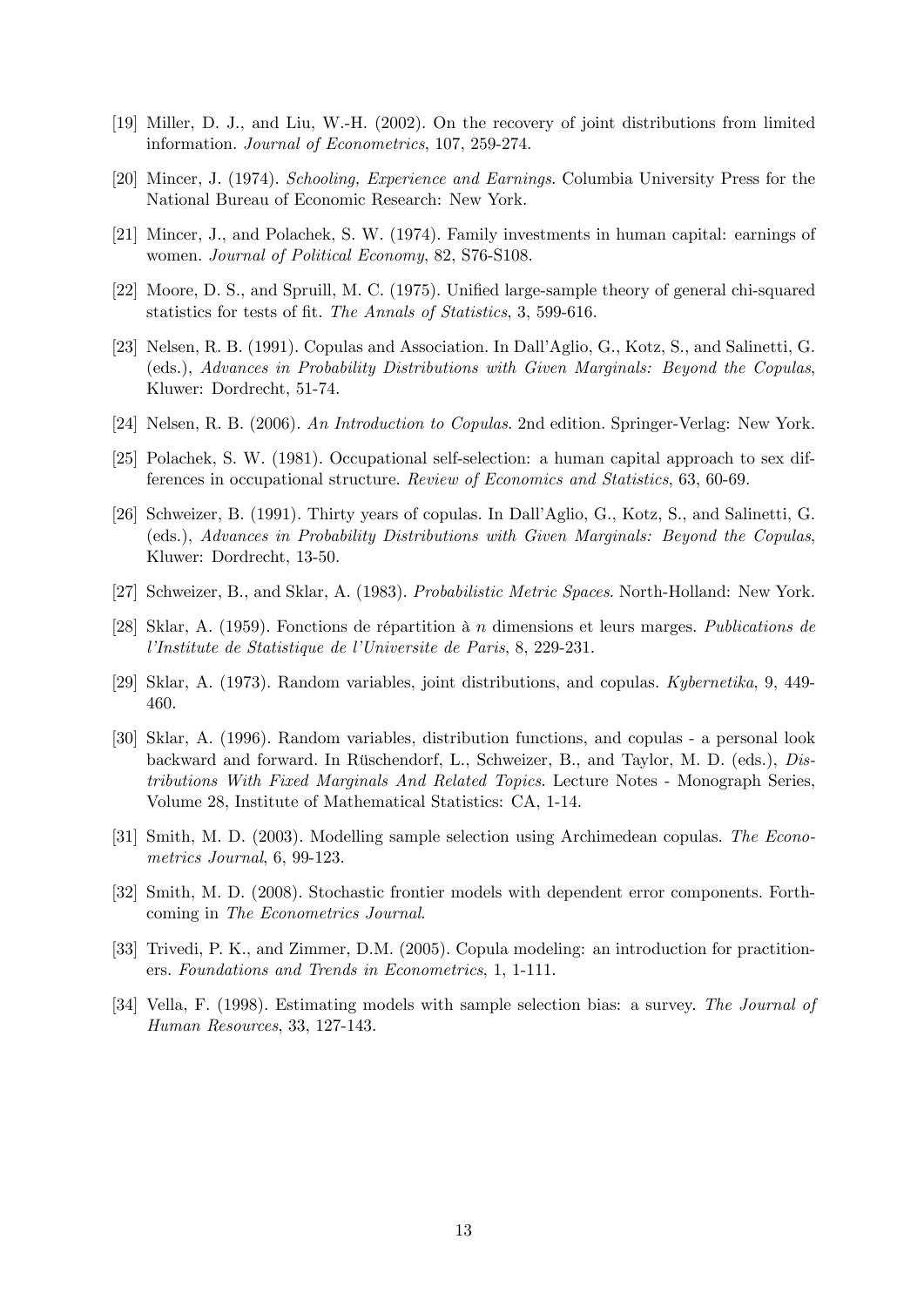

Figure 1: Kernel Smooth Distribution of Log Wages (black), with Normal (blue) and Shifted Gamma (green) fits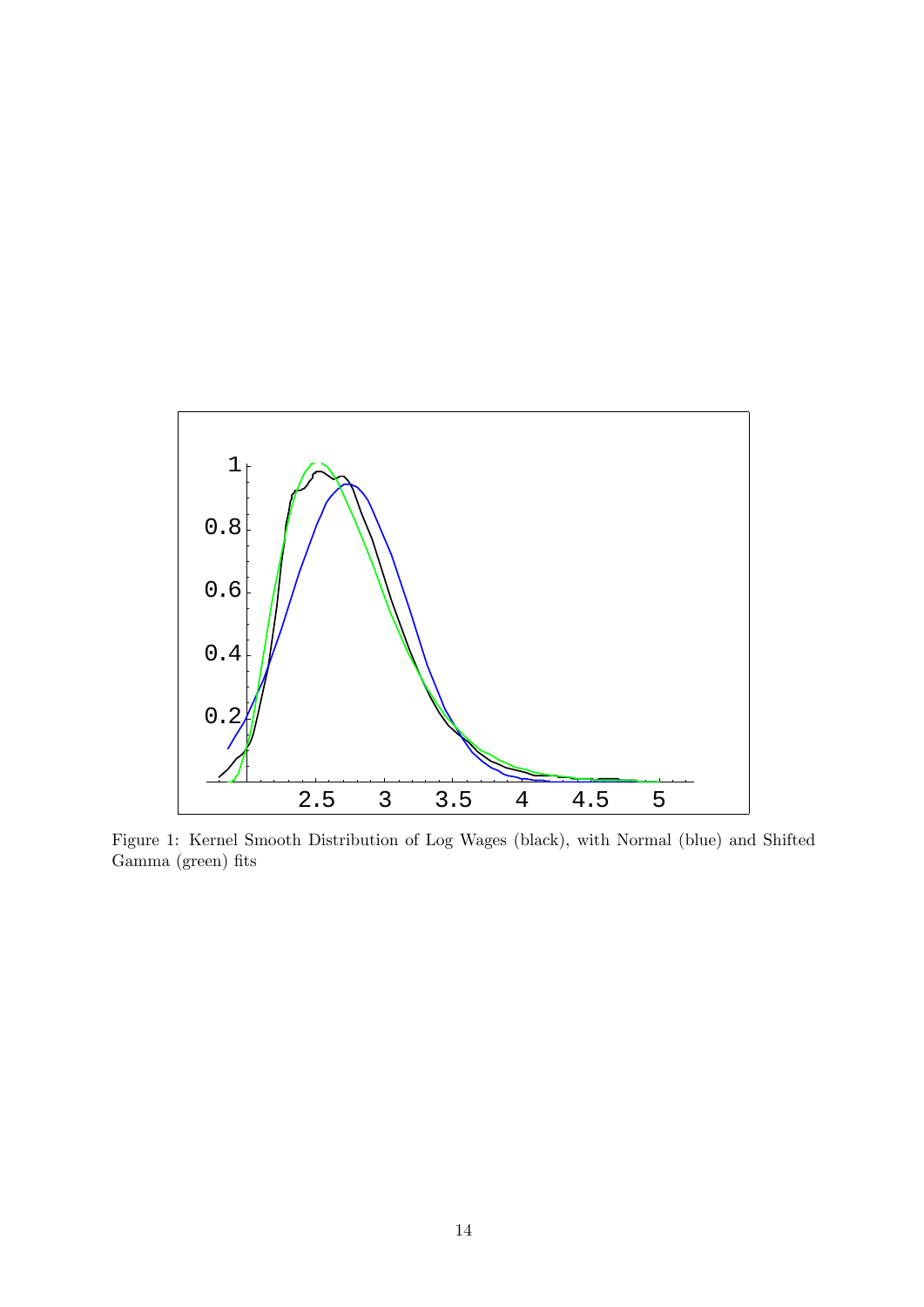| $AMH^{(a)}$                                                                   |                                                                                                                                                                            |
|-------------------------------------------------------------------------------|----------------------------------------------------------------------------------------------------------------------------------------------------------------------------|
|                                                                               | Copula $C_{\theta}$ $\frac{xy}{1-\theta(1-x)(1-y)}$                                                                                                                        |
|                                                                               | Density $c_{\theta}$   $[1 + \theta (xy + x + y - 2 + \theta (1 - x) (1 - y))] [1 - \theta (1 - x) (1 - y)]^{-3}$                                                          |
| Parameter $\theta$   $-1 \leq \theta \leq 1$                                  |                                                                                                                                                                            |
|                                                                               | Spearman's $S_\rho^{(b)} \left  \frac{12(1+\theta)}{\theta^2} \text{dilog}(1-\theta) - \frac{24(1-\theta)}{\theta^2} \log(1-\theta) - \frac{3(\theta+12)}{\theta} \right $ |
| $\mathbf{FGM}$ (a)                                                            |                                                                                                                                                                            |
|                                                                               | Copula $C_{\theta}$   $xy(1+\theta(1-x)(1-y))$                                                                                                                             |
|                                                                               | Density $c_{\theta}$   $1 + \theta(1 - 2x)(1 - 2y)$                                                                                                                        |
| Parameter $\theta$   $-1 \leq \theta \leq 1$                                  |                                                                                                                                                                            |
| Spearman's $S_{\rho}$                                                         | $\frac{\theta}{3}$                                                                                                                                                         |
| Frank                                                                         |                                                                                                                                                                            |
|                                                                               | Copula $C_{\theta}$ $\left(-\theta^{-1}\log\left(1+\frac{(e^{-\theta x}-1)(e^{-\theta y}-1)}{e^{-\theta}-1}\right)\right)$                                                 |
|                                                                               | Density $c_{\theta} \left[ \theta \left( 1 - e^{-\theta} \right) e^{-\theta(x+y)} \left[ 1 - e^{-\theta} - (e^{-\theta x} - 1)(e^{-\theta y} - 1) \right]^{-2} \right]$    |
|                                                                               | Parameter $\theta$   $-\infty < \theta < \infty$                                                                                                                           |
|                                                                               | Spearman's $S_\rho$ (c) $\left  1 - \frac{12}{\theta} (D_1(\theta) - D_2(\theta)) \right $                                                                                 |
| Plackett                                                                      |                                                                                                                                                                            |
| Copula $C_{\theta}$ <sup>(d)</sup> $\frac{1}{2(\theta-1)}$ (s - t)            |                                                                                                                                                                            |
|                                                                               | Density $c_{\theta} \mid \theta (s - 2xy(\theta - 1)) t^{-3}$                                                                                                              |
| Parameter $\theta   \theta > 0$                                               |                                                                                                                                                                            |
|                                                                               | Spearman's $S_\rho \left  \frac{\theta+1}{\theta-1} - \frac{2\theta}{(\theta-1)^2} \log \theta \right $                                                                    |
| Normal                                                                        |                                                                                                                                                                            |
|                                                                               | Copula $C_{\theta}   \Phi_2(\Phi^{-1}(x), \Phi^{-1}(y); \theta)$                                                                                                           |
|                                                                               | Density $c_{\theta} \left  \frac{\phi_2(\Phi^{-1}(x), \Phi^{-1}(y); \theta)}{\phi(\Phi^{-1}(x)) \phi(\Phi^{-1}(y))} \right $                                               |
| Parameter $\theta$   $-1 \leq \theta \leq 1$                                  |                                                                                                                                                                            |
| Spearman's $S_{\rho}$   $\frac{6}{\pi} \arcsin \left(\frac{\theta}{2}\right)$ |                                                                                                                                                                            |

Table 1: Examples of Bivariate Copula Families

Notes: (a) AMH denotes Ali-Mikhail-Haq. FGM denotes Farlie-Gumbel-Morgenstern.

(b) dilog(z) =  $\int_1^z \log(t) (1-t)^{-1} dt$  is the dilogarithm function.

- (c) the Debye function  $D_k(z) = kz^{-k} \int_0^z t^k (e^t 1)^{-1} dt$ , for k any positive integer.
- (d)  $s = 1 + (\theta 1)(x + y)$  and  $t = \sqrt{s^2 4xy\theta(\theta 1)}$ .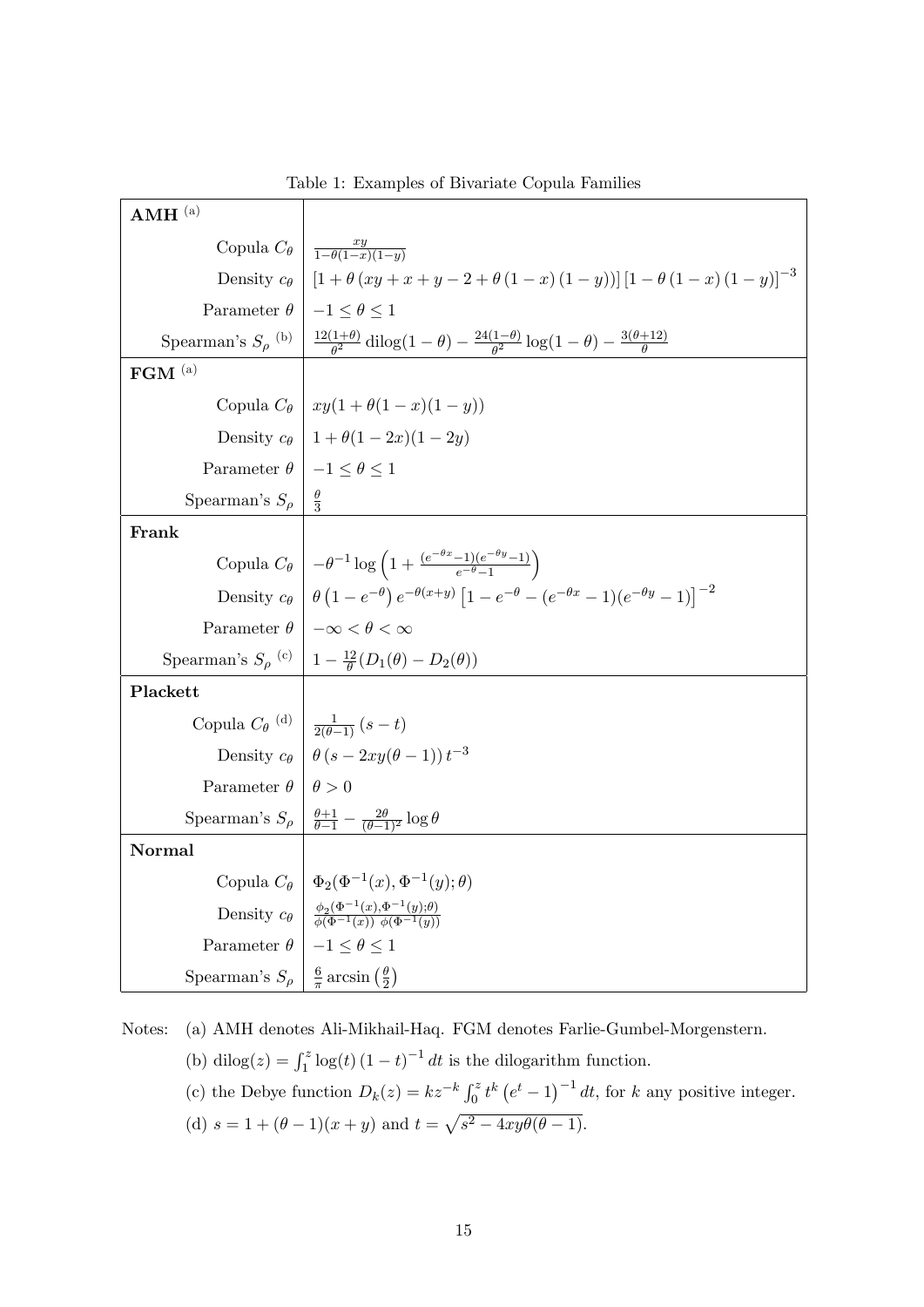|                                    | rapio 2. pampio modifica eno variables<br>Employed $(n=13438)$ |              | Unemployed<br>$(n=922)$ | Total |
|------------------------------------|----------------------------------------------------------------|--------------|-------------------------|-------|
|                                    | Full<br>time                                                   | Part<br>time |                         |       |
|                                    | $(n=10374)$                                                    | $(n=3064)$   |                         |       |
| Variables                          | Mean                                                           | Mean         | Mean                    | Mean  |
| Wage (overall)                     | 18.10                                                          | 13.84        |                         | 16.02 |
| Wage (pakeha)                      | 18.74                                                          | 14.26        |                         | 16.85 |
| Wage (maori)                       | 15.99                                                          | 11.54        |                         | 13.21 |
| Wage (mixd)                        | 16.29                                                          | 13.29        |                         | 13.54 |
| Wage (paci)                        | 13.95                                                          | 11.97        |                         | 12.49 |
| Wage (other eth)                   | 18.15                                                          | 12.88        |                         | 15.04 |
| Wage (male)                        | 18.99                                                          | 13.55        |                         | 17.27 |
| Wage (female)                      | 16.88                                                          | 13.91        |                         | 14.80 |
| Age                                | 38.98                                                          | 36.11        | 33.32                   | 38    |
| $%$ female                         | 42.21                                                          | 78.72        | 50.98                   | 50.56 |
| $%$ married                        | 66.13                                                          | 53.07        | 37.96                   | 61.53 |
| $%$ separated                      | 8.60                                                           | 10.41        | 11.50                   | 9.17  |
| % with uni degree                  | 15.39                                                          | 9.40         | 9.00                    | 13.70 |
| $%$ with post-school qualification | 44.58                                                          | 31.92        | 34.27                   | 41.21 |
| $%$ with school qualification      | 21.92                                                          | 34.40        | 24.95                   | 24.78 |
| $%$ immigrant 0-4 years            | 4.08                                                           | 3.62         | 10.20                   | 4.37  |
| $\%$ immigrant 5-9 years           | 2.79                                                           | 2.81         | 4.66                    | 2.91  |
| $\%$ immigrant 10-14 years         | 2.11                                                           | 2.02         | 3.15                    | 2.16  |
| No. of school-age children         | 0.40                                                           | 0.52         | 0.41                    | 0.43  |
| No. of children under 5 years      | 0.58                                                           | 0.71         | 0.61                    | 0.61  |
| $\%$ in top two occupations groups | 0.38                                                           | 0.25         |                         |       |
| % in middle five occupation groups | 0.58                                                           | 0.64         |                         |       |
| % maori                            | 9.24                                                           | 8.09         | 18.43                   | 9.59  |
| % mixed maori                      | 3.42                                                           | 3.52         | 7.70                    | 3.72  |
| $%$ pacific islander               | $5.55\,$                                                       | 2.90         | 6.94                    | 5.08  |
| $%$ other ethnic groups            | 6.84                                                           | 7.77         | 12.15                   | 7.38  |
| % main city resident               | 48.26                                                          | 43.31        | 43.71                   | 46.91 |

Table 2: Sample Means of the Variables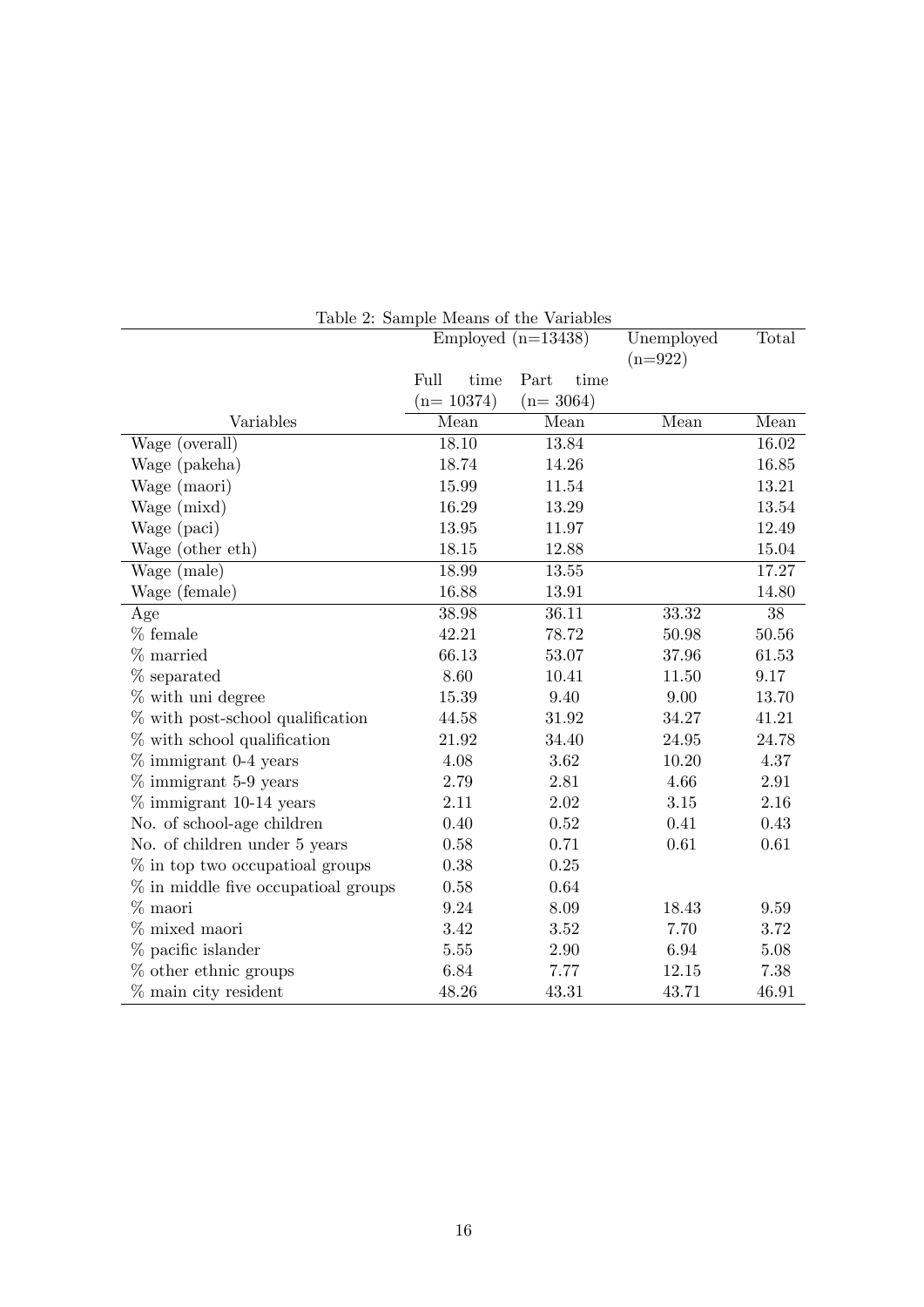|                                         | Participation |                    | <b>Wage Earnings</b> |                    |  |
|-----------------------------------------|---------------|--------------------|----------------------|--------------------|--|
|                                         | Plackett      | Heckman            | Plackett             | Heckman            |  |
| Constant                                | 0.273         | $-394**$           | $-1.616**$           | $1.501**$          |  |
| <b>Individual Demographics</b>          |               |                    |                      |                    |  |
| Age (years)                             | $0.051**$     | $0.079**$          | $0.060**$            | $0.048**$          |  |
| Age-squared (years/ $100$ )             | $-0.062**$    | $-0.086**$         | $-0.064**$           | $-0.052**$         |  |
| Gender (female= $1$ )                   | 0.009         | $-0.225**$         | $-0.130**$           | $-0.126**$         |  |
| No. school-age children                 | $-0.105**$    | $-0.019$           |                      |                    |  |
| No. children under 5 years              | $-0.077*$     | $-0.056*$          |                      |                    |  |
| Married or cohabit                      | $0.527*$      | $0.110**$          |                      |                    |  |
| Divorced, widowed or separated          | 0.034         | 0.048              |                      |                    |  |
| Main city resident                      | $0.053\,$     | $0.200**$          | $0.088**$            | $0.089**$          |  |
| In top two occupational groups          |               |                    | $0.312**$            | $0.221**$          |  |
| In middle five occupational groups      |               |                    | $0.098**$            | $0.059**$          |  |
| Employed part-time                      |               |                    | $-0.199**$           | $-0.121**$         |  |
| Education (ref: no qualification)       |               |                    |                      |                    |  |
| University degree                       | $0.347**$     | $0.869**$          | $0.349**$            | $0.400**$          |  |
| Post-school qualification               | $0.202**$     | $0.365^{\ast\ast}$ | $0.187**$            | $0.175^{\ast\ast}$ |  |
| School leaving qualification            | $0.274**$     | $0.337**$          | $0.117**$            | $0.123**$          |  |
| Ethnicity (ref: Pakeha/European)        |               |                    |                      |                    |  |
| Maori                                   | $-0.414**$    | $-0.300**$         | 0.042                | $-0.058**$         |  |
| Mixed Maori                             | $-0.463**$    | $-0.317**$         | 0.002                | $-0.071**$         |  |
| Pacific                                 | $-0.081$      | $-0.303**$         | $-0.118**$           | $-0.133**$         |  |
| Other                                   | $-0.052$      | $-0.055**$         | $-0.053*$            | $-0.045$           |  |
| Immigrant status                        |               |                    |                      |                    |  |
| 0-4 years in NZ                         | $-0.377**$    | $-0.096$           | $-0.031$             | $-0.080**$         |  |
| 5-9 years in NZ                         | $-0.353*$     | $-0.003$           | $0.079*$             | $0.074**$          |  |
| $10-14$ years in NZ                     | $-0.524**$    | $-0.231$           | 0.063                | 0.013              |  |
| <b>Ethnicity-Education Interactions</b> |               |                    |                      |                    |  |
| Maori - University degree               |               |                    | $-0.114*$            | $-0.134**$         |  |
| Maori - Post-school qualification       |               |                    | $-0.086**$           | $-0.044*$          |  |
| Maori - School leaving qualification    |               |                    | $-0.086**$           | $-0.027$           |  |
| Mixed - University degree               |               |                    | 0.062                | $0.163*$           |  |
| Mixed - Post-school qualification       |               |                    | $-0.013$             | $-0.127$           |  |
| Mixed - School leaving qualification    |               |                    | $-0.011$             | 0.003              |  |
| Pacific - University degree             |               |                    | 0.015                | $-0.043$           |  |
| Pacific - Post-school qualification     |               |                    | $-0.052$             | $-0.036$           |  |
| Pacific - School leaving qualification  |               |                    | 0.012                | 0.009              |  |
| Other - University degree               |               |                    | $-0.004$             | $-.056$            |  |
| Other - Post-school qualification       |               |                    | $0.063*$             | 0.035              |  |
| Other - School leaving qualification    |               |                    | $-0.035$             | $-0.017$           |  |
| <b>Ethnic-Immigrant Interactions</b>    |               |                    |                      |                    |  |
| Pacific $-0-4$ years in NZ              | $-0.497*$     | $-0.643**$         | 0.007                | $-0.095$           |  |
| Pacific $-5-9$ years in NZ              | $-0.149$      | $-0.281$           | $-0.110$             | $-0.128*$          |  |
| Pacific $-10-14$ years in NZ            | 0.057         | $-0.194$           | $-0.121*$            | $-0.120*$          |  |
| Other $-0.4$ years in NZ                | $-0.472**$    | $-0.717**$         | $-0.042$             | $-0.120**$         |  |
| Other $-5-9$ years in NZ                | $-0.269$      | $-0.556**$         | $-0.116*$            | $-0.198**$         |  |
| Other $-10-14$ years in NZ              | $0.572*$      | 0.078              | $-0.123*$            | $-0.058$           |  |

Table 3: Maximum Likelihood Estimates: Plackett Copula

*Note*: Amongst the covariates \*\* and \* indicate significance at  $1\%$  and  $5\%$  levels respectively